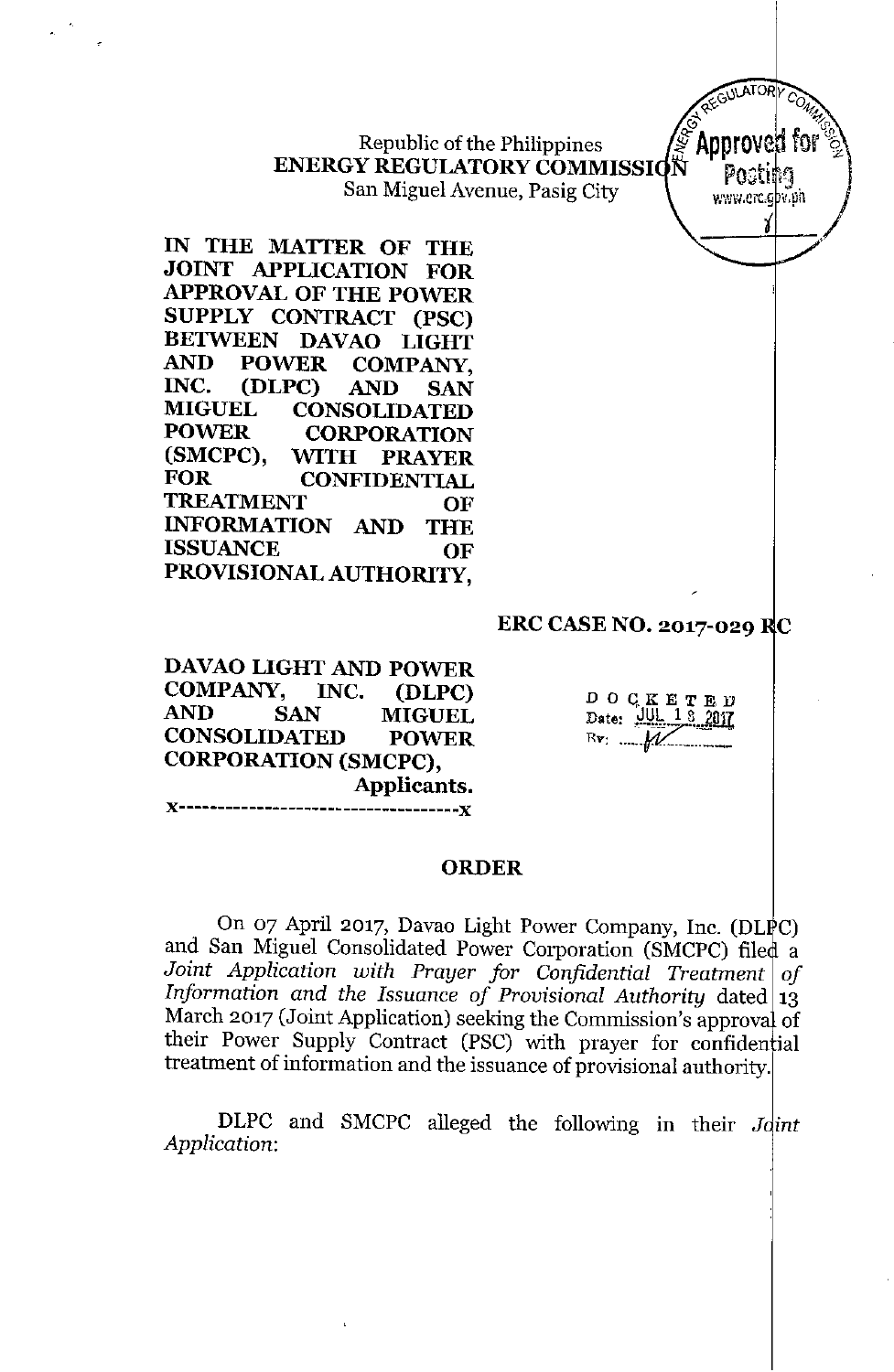## The Joint Applicants

- 1. DLPC is a domestic corporation duly organized and existing under and by virtue of the laws of the Republic of the Philippines with office address at C. Bangoy Sr. St., Davao City. It is a grantee of a legislative franchise under Republic Act No. 8960 to maintain and operate an electric light and power system for the purpose of distributing electric light, heat and power, in Davao City, Panaho City and the Municipalities of Carmen, Sto. Tomas and Braulio Dujali, Province of Davao del Norte. It is also referred to herein as "BUYER".
- 2. SMCPC is a corporation duly created and existing by and under the laws of the Republic of the Philippines, with business address at No. 40 San Miguel Avenue, Mandaluyong City 1550. It is also herein referred to as the "SELLER".
- 3. The Joint Applicants may be served with the orders, notices and other processes of the Honorable Commission through their respective undersigned counsels at the addresses indicated herein.

## Statement of Facts

- 4. During the first quarter of 2016, DLPC projected a deficit between its then supply portfolio and projected demand requirements for the remaining months of 2016 up to 2020. This deficit was projected at an average of 83.72 MW with a projected peak deficit of 142-47 MW.
- 5. To augment its supply requirements, DLPC sought separate competitive offers from any peak load generation source and base load generation source from prospective suppliers. For the base load generation source requirement, only one bid was received for each of the two competitive biddings conducted by DLPC, resulting in a failed bid. Thus, DLPC entered into direct negotiations with SMCPC.
- 6. Accordingly, DLPC and SMCPC entered into a Power Supply Contract (PSC), which is the subject of the instant Joint Application.
- 7. Section 45 (b) of Repnblic Act No. 9136, or the Electric Power Industry Reform Act of 2001, provides that distribution utilities may enter into bilateral power supply contracts subject to review by the Honorable Commission In connection with this, ERC Resolution No. 2, Series of 2015 provides that the distribution utilities and generation companies jointly file with the Honorable Commission their respective power supply agreements.
- 8. Thus, this instant Joint Application.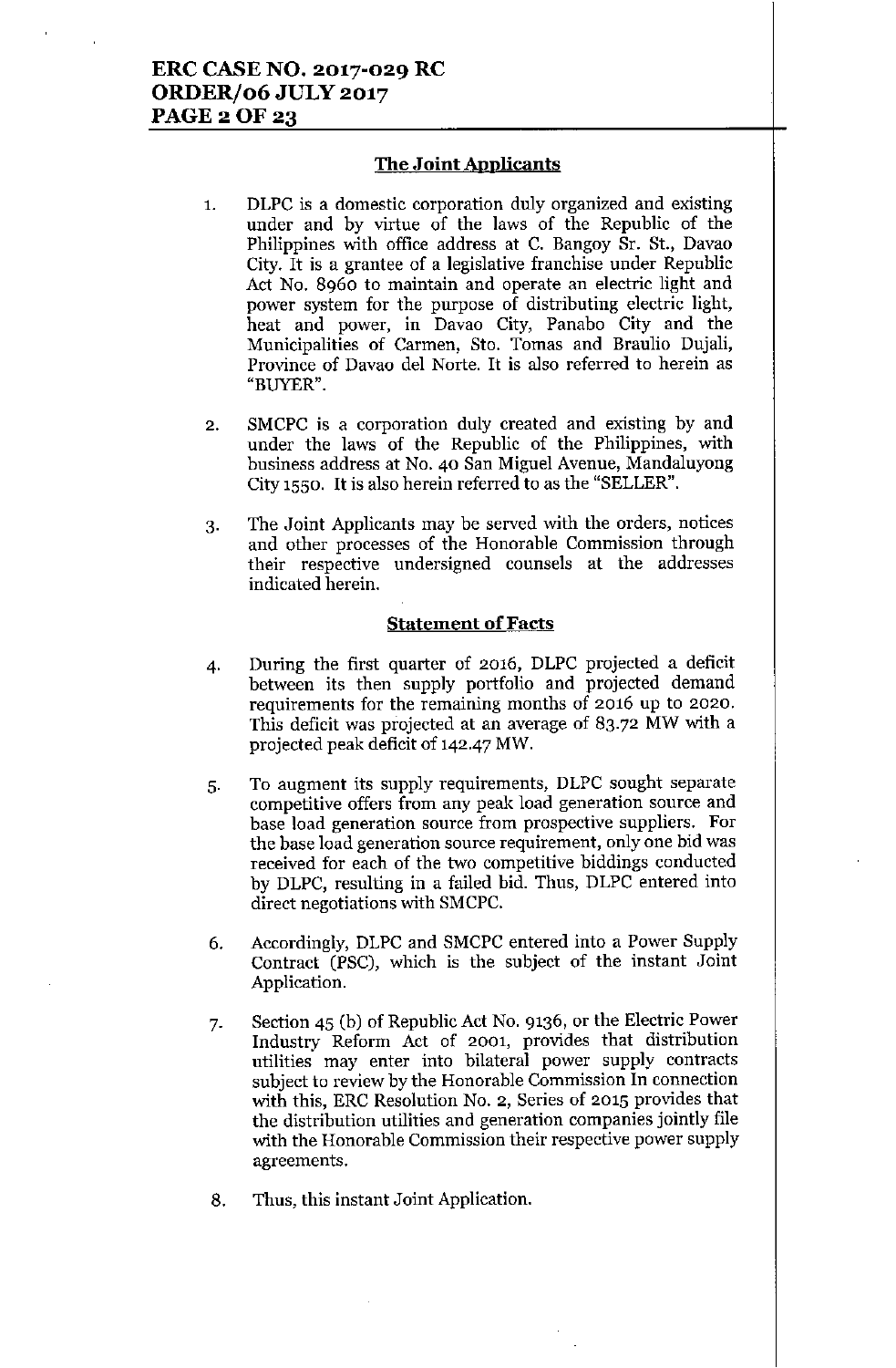#### 9. **Salient Features ofthe PSC.**

- 9.1. **Contract Capacity.** The Contract Capacity for the duration of the PSC shall be 60,000 kW. **The BUYER shall maintain a minimum hourly** nomination of at least forty percent (40%) of the Contract Capacity for the duration of the **PSC, as its share in the minimum stable load of** the Power Plant. The Contract Capacity shall be **subject to a separate nomination protocol set** forth in Annex V of the said PSC.
- 9.2. **Generation Source. SMCPC's 2 x 150 MW** Circulating Fluidized Bed Coal-Fired Thermal Power Plant (the Plant) located in Barangay **Culaman, Malita, Davao Occidental.**
- 9.3. **Contract Term.** The PSC shall take effect **between the Parties on the date of signing (Execution Date) and shall remain effective for a period of ten (10) years from Commercial** Operations Date (COD) as defined in Section 2.3 of the PSC. The supply of electric power by the SELLER shall commence upon COD and **shall remain effective for a period of ten (10) years from** COD, subject to **Section 2,1,1, Section 2.1.2, Section 2.2, and Section 2.3 of** the PSC. The PSC shall be deemed terminated **upon the expiration of the Contract Term unless renewed by mutual written agreement of the Parties or unless earlier terminated in accordance with the provisions of the Contract.**
- 9-4. **Contract Charges.** Under the PSC, the BUYER shall pay the following **Contract** Charges for the **duration** of the **Contract,** subject to the applicable Value-Added Tax (VAT), and computed as follows:

| PhP/kW-month | 1,386.8021   |
|--------------|--------------|
|              |              |
|              |              |
|              | 383.8079     |
|              | 1,770.61do   |
|              |              |
| PhP/kWh      | 0.28g1       |
| PhP/kWh      | $1.6566*$    |
|              | $1.9397$ *   |
|              | PhP/kW-month |

**\*Indicative Figures**

a. Monthly **adjustments** in the Capacity and **Energy** Charges based on the **adjustment formula contained in Annex II-B.**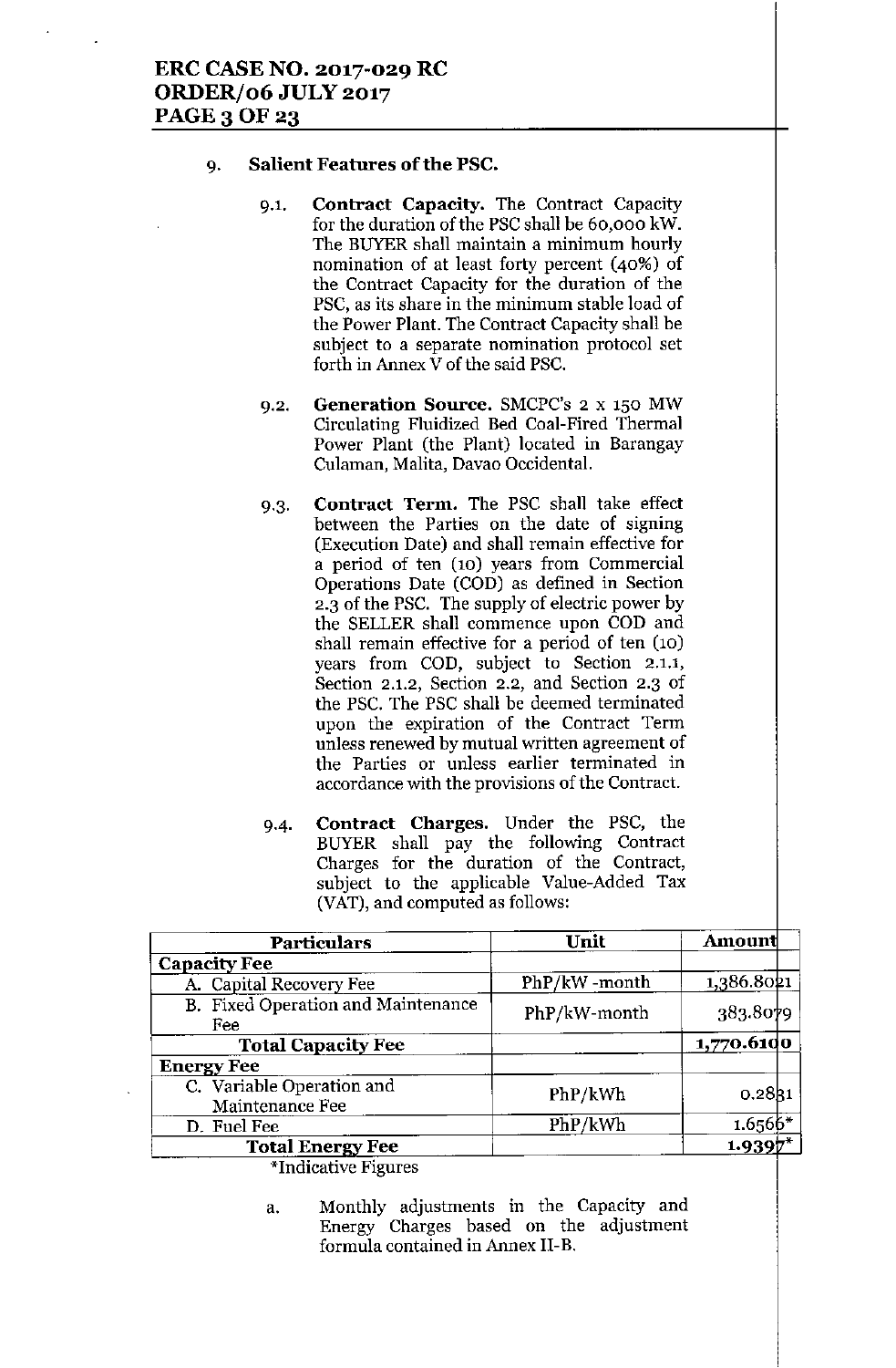- b. Cost of Replacement Power, if provided by the Seller, subject to Article 7.
- c. All lMEM or WESM Charges, if any, as billed by PEMC to SELLER and solely attributable to the Contract with the BUYER.
- 9.5. Other Charges. The BUYER shall bear all other costs and charges incurred after the Delivery Point, including but not limited to transmission line losses, any interconnection charges and site specific loss adjustments, among others.
- 9.6. Adjustment Formula. The Contract Charges are adjusted on a monthly basis in accordance with the following Adjustment Formnla (Annex ll-B of the PSC):

MONTHLY CONTRACT CHARGES = Capacity Chargesmonth + Energy Charges<sub>month</sub>

*Where:*

Capacity Charges = Capital Recovery Fee (CRF) + Fixed Operation & Maintenance Fee (FOM)

Energy Charges = Variable Operation & Maintenance Fee  $(VOM)$  + Fuel Fee + Start-up Charge

## I. CAPITAL RECOVERY FEE (CRFmonth)

#### $CRF<sub>month</sub> = CRF<sub>adjusted</sub> x CC$

*Where:*

| $CRF_{adjusted}$ |     | $(CRF_{(base)} \times 0.30)$ + $(CRF_{(base)} \times 0.70 \times \frac{FX_m}{FX_c})$                                                                                                                                                  |
|------------------|-----|---------------------------------------------------------------------------------------------------------------------------------------------------------------------------------------------------------------------------------------|
| $CRF_{base}$     | $=$ | Capital Recovery Fee in PhP/kW-month contained in<br>Annex II-A                                                                                                                                                                       |
| $FX_{m}$         |     | $=$ The simple average of the daily exchange rate of the<br>Philippine Peso to the US Dollar as posted by the<br>Bangko Sentral ng Pilipinas for the calendar month<br>within which the start of the current Billing Period<br>occurs |
| ${\rm FX}_\circ$ |     | $=$ Exchange rate of the Philippine Peso to the US<br>Dollar,<br>$Base = PhP44.00$                                                                                                                                                    |
| CC               |     | $=$ Contract Capacity in kW                                                                                                                                                                                                           |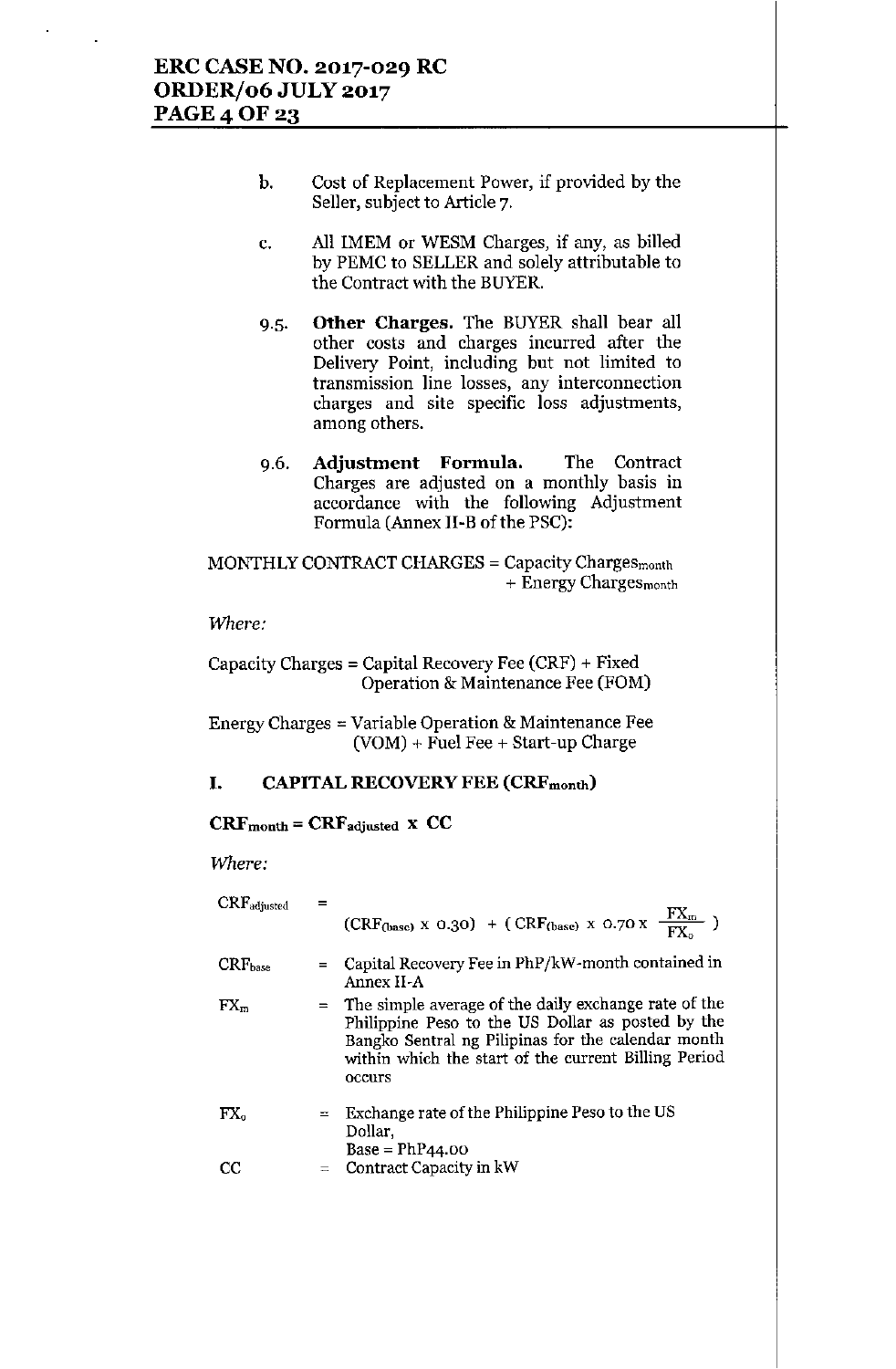## II. FIXED OPERATION AND MAINTENANCE FEE (FOMmonth)

$$
FOM_{month} = FOM x \frac{PHCPI_{m}}{PHCPI_{o}} x CC
$$

Where:

- $FOM =$ Fixed Operation and Maintenance Fee in PhP/kW-month contained in Annex II-A
- $PHCPI<sub>m</sub> =$ Philippine Consumer Price Index for All Income Households In the Philippines-All Items (2006=100) as posted by the Philippine Statistics Authority for the calendar month within which the start of the current Billing Period occurs
- $PHCPI_0 =$ Philippine Consumer Price Index for All Income Households in the Philippines-All Items (2006=100) as posted by the Philippine Statistics Authority for the calendar month of the COD

#### $CC =$ Contract Capacity in kW

## III. VARIABLE OPERATION AND MAINTENANCE FEE (VOMmonth)

|                   | VOM month = $[(0.85 \times \text{VOM} \times \frac{\text{USCPI}_m}{\text{USCPI}_0} \times \frac{\text{FX}_m}{\text{FX}_0} + (0.15 \times \text{VOM} \times \frac{\text{PHCPI}_m}{\text{PHCPI}_0})] \times \text{AF}$                                                                                           |
|-------------------|----------------------------------------------------------------------------------------------------------------------------------------------------------------------------------------------------------------------------------------------------------------------------------------------------------------|
| Where:<br>$VOM =$ | Variable Operation and Maintenance<br>Fee in PhP/kWh contained in Annex II-                                                                                                                                                                                                                                    |
| $USCPI_m =$       | А<br>US Consumer Price Index for All Urban                                                                                                                                                                                                                                                                     |
|                   | Consumers- All Items $(1982-84=100)$<br>as posted by the US Bureau of Labor<br>$\sim$ . The set of the set of the set of the set of the set of the set of the set of the set of the set of the set of the set of the set of the set of the set of the set of the set of the set of the set of the set of the s |

- $USCPI<sub>o</sub> =$ Statistics for the calendar month within which the start of the current Billing Period occurs US Consumer Price Index for All Urban
- Consumers-All Items (1982-84~100) for the calendar month of the COD
- $FX_m =$ The average daily exchange rate of the Philippine Peso to the US Dollar as posted by the Bangko Sentral ng Pilipinas for the calendar month within which the start of the current Billing Period occurs.

Exchange rate of the Philippine Peso to  $FX_{o}$ the US Dollar, Base=PhP44.00

 $PHCPI<sub>m</sub>$ = Philippine Consumer Price Index for All Income Households in the Philippines-All Items (2006=100) as posted by the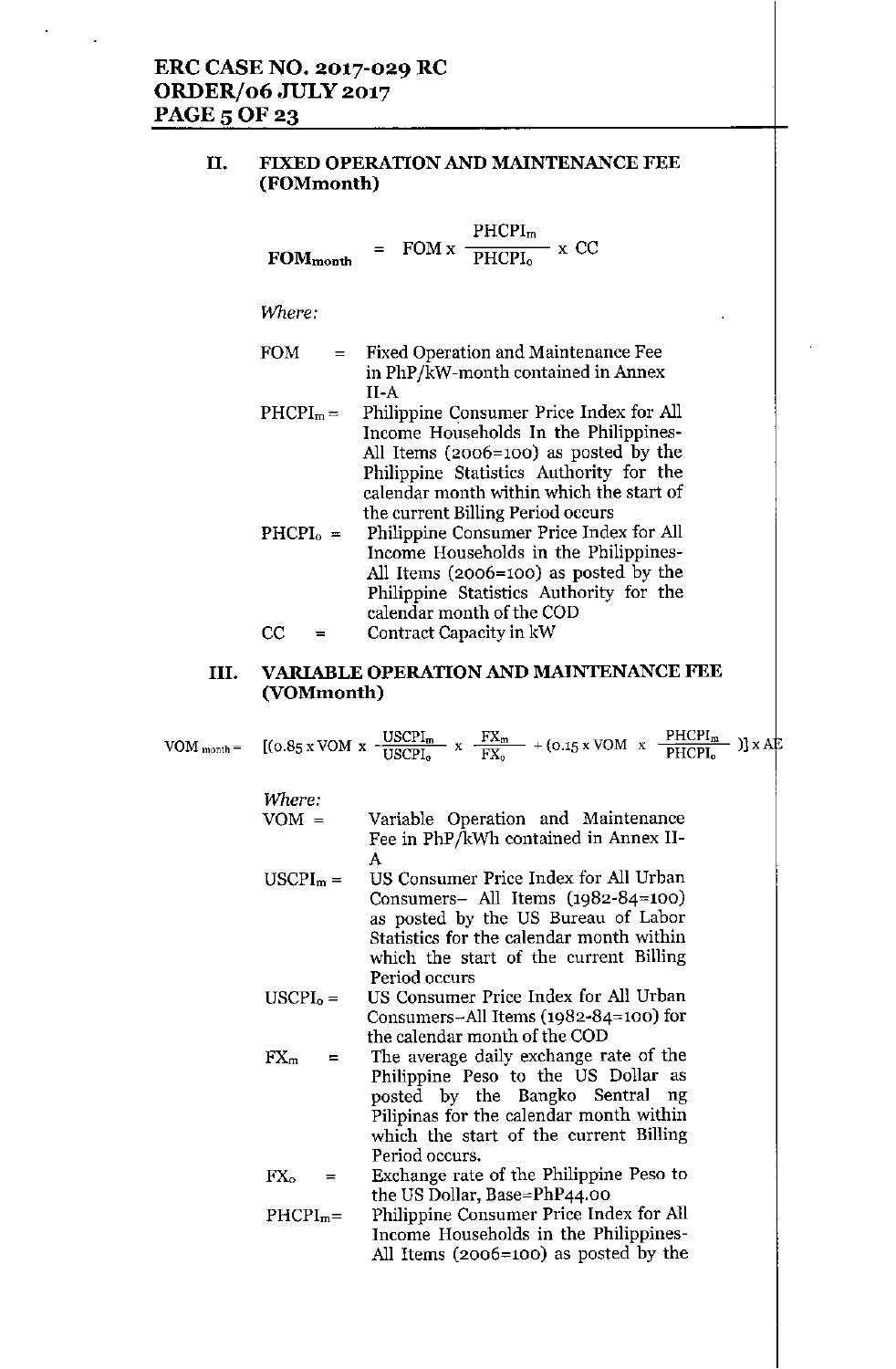# ERC CASE NO. 2017-029 RC ORDER/06 JULY 2017 **PAGE 6 OF 23**

|             | Philippines National Statistics Office for  |
|-------------|---------------------------------------------|
|             | the calendar month within which the         |
|             | start of the current Billing Period occurs. |
| $PHCPI_0 =$ | Philippine Consumer Price Index for All     |
|             | Income Households in the Philippines-       |
|             | All Items (2006=100) as posted by the       |
|             | Philippines National Statistics Office for  |
|             | the calendar month of the COD               |
| $AE =$      | Associated Energy in kWh delivered to       |
|             | the BUYER by the SELLER during the          |
|             | current Billing Period at the Delivery      |
|             | Points stated in Annex III.                 |

Subject to (1) prior notification by the SELLER to the BUYER and (2) approval of the ERC prior to implementation for the occurrence of any of the following events, the Parties agree to adopt changes in any of the inflationary indices for any of the following events: a) shift made in the base year and other adjustments to such inflation index made by the relevant authorized entity; or b) the inflation index: i) becomes unavailable, ii) is replaced by a new benchmark rate as determined by the relevant authorized entity or its successor-in-interest, iii) ceases to exist, or iv) in the reasonable determination of either Party, fails to reflect the real costs and forms an integral part of this price adjustment formula.

## IV. FUELFEE (Fuelmonth)

 $\text{Full}_{\text{month}} = \left[ \left( \begin{array}{c} \text{Freight Cost} \\ \text{Feight Cost} \end{array} \right] \times \text{CR} \times \text{FX}_{m} \end{array} \right) \right] \times \text{A}$ Fuel Cost + 1,000

*Where:*

|             |                             | Newcastle <sub>m</sub> |
|-------------|-----------------------------|------------------------|
| Fuel Cost = | Base Fuel Cost, in USD/MT x | Newcastle <sub>o</sub> |

- a. Newcastle<sub>m</sub> = Average monthly coal price index in USD/MT as posted by global coal on the website www.globalcoal.com for the calendar month within which the start of the current Billing Period occurs.
- b. Newcastleo= coal price index equivalent to USD74.oo/MT
- c. Base Fuel Cost = Blended Cost equivalent to USD62.69/MT
- d. Fuel Cost shall be charged based on the foregoing formula or based on the actual cost of fuel, whichever is lower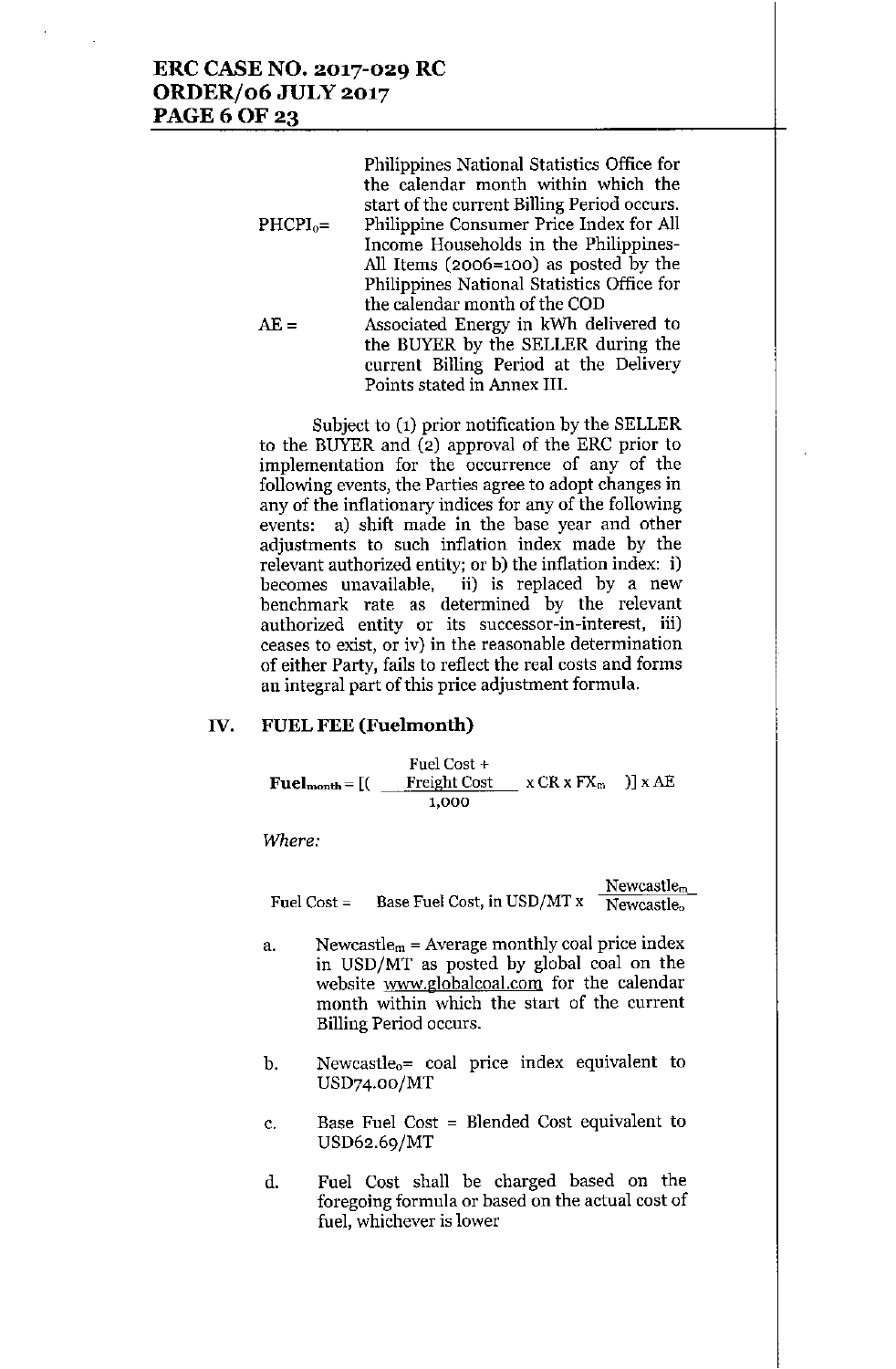| Freight Cost = Actual Transport Costs in USD/MT<br>which includes but not limited to port<br>charges, fuel insurance, wharfage<br>fees, excise tax, handling, customs<br>brokerage fees, custom duties,<br>stevedores and arrastre costs, tuggage<br>costs, survey fee, towage, pilotage,<br>light dues, mooring and unmooring,<br>berthing and de-berthing, and |
|------------------------------------------------------------------------------------------------------------------------------------------------------------------------------------------------------------------------------------------------------------------------------------------------------------------------------------------------------------------|
| tonnage dues and sundries on the<br>coal used during the current Billing                                                                                                                                                                                                                                                                                         |
| Period. Freight costs shall include all                                                                                                                                                                                                                                                                                                                          |
| other existing fees, imposts and other                                                                                                                                                                                                                                                                                                                           |
| charges that may be imposed on the                                                                                                                                                                                                                                                                                                                               |
| transport of coal under the Statement                                                                                                                                                                                                                                                                                                                            |
| of Settlement of Duties and Taxes                                                                                                                                                                                                                                                                                                                                |
| issued by the Bureau of Customs and                                                                                                                                                                                                                                                                                                                              |
| shall exclude any surcharges,                                                                                                                                                                                                                                                                                                                                    |
| penalties and/or interests such as,                                                                                                                                                                                                                                                                                                                              |
| but not limited to, demurrage<br>attributable to SELLER.                                                                                                                                                                                                                                                                                                         |
|                                                                                                                                                                                                                                                                                                                                                                  |

CR = actual fuel consumption rate capped at 0.70kg/kWh

 $FX_m =$  The average daily exchange rate of the Philippine Peso to the US Dollar as posted by the Bangko Sentral ng Pilipinas for the calendar month within which the start of the current Billing Period occurs.

$$
FXo =
$$
 Exchange rate of the Philippe Peso  
to the US Dollar, Base=PhP44.00

AE = Associated Energy in kWh delivered to the BUYER by the SELLER during the current Billing Period at the Delivery Points stated in Annex III.

The Parties further agree that when any or all of the above components of the Fuel Cost no longer reflect the SELLER's actual cost of coal (including the FOB price, coal indexation, premiums, among others), the Fuel Cost shall be computed based on SELLER's actual cost of fuel subject to SELLER's prior notification to the BUYER and subject to approval of the ERC prior to implementation.

#### V. Start-up Charge (per Unit and per Start-up) - to be added on top ofVOM & Fuel charges

Start-up Charge shall be the BUYER's share of the cost incurred in starting up the Plant. This shall be paid by BUYER on top of YOM & Fuel charges. However, Start up Charges to be charged to BUYER shall only be limited to two (2) Cold start ups and four (4) Warm start ups per unit per year.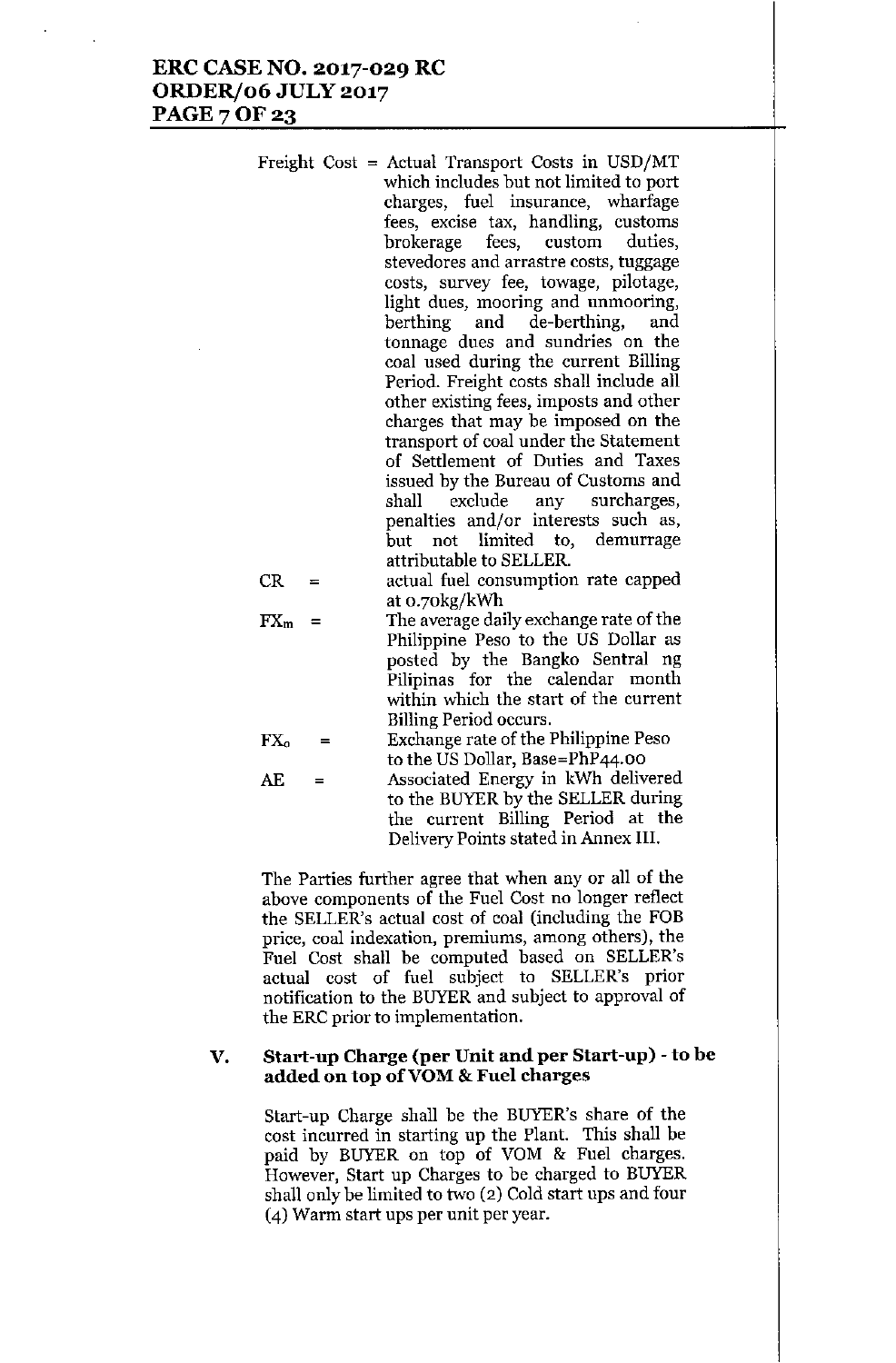## **ERC CASE NO. 2017-029 RC ORDER/06 JULY 2017** PAGE 8 OF 23

The cost for starting up the Plant after a period of Outage attributable to the BUYER shall be charged **according to the formula:**

#### **Cold Start-up - downtime of eight (8) hours** and above

 $\text{Start-up Charge} = 130,000 \text{ liters} \times \text{LFO}_\text{m} \times \frac{\text{CC}}{\text{TPC}}$ TPC

## **Warm Start-up - downtime of less than eight (8) hours**

 $\text{Start-up Charge} = 36,000 \text{ liters} \times \text{LFO}_\text{m} \times \frac{\text{CC}}{\text{TPC}}$ TPC

*Where:*

- $LFO<sub>m</sub>$  = The actual price of diesel oil in PhP/liter as billed by supplier of diesel oil applicable for the Billing Period
- $CC =$  Contract Capacity in kW
- $TPC = Total plant capacity (net) per unit in kW$
- 9.7. **Discounts.** The SELLER provides for both Prompt Payment Discount (PPD) Collection Efficiency Discount (CED). and
	- 9.7.1. **PPD.** The BUYER may avail of **the PPD equivalent to one** percent (1%) of the total of the Capacity and Energy Charges and **other components of the current** power bill except the Interim **Mindanao Electricity Market** (IMEM) or the Wholesale Electricity Spot Market (WESM) charges (as applicable) and **Replacement Power Cost, if any,** provided that:
		- **1. BUYER has no arrears from previous power** billings, including the **Security Deposit if applicable, or any unpaid charges or penalties, including the remittance** of VAT as actually collected from the **BUYER's customers;**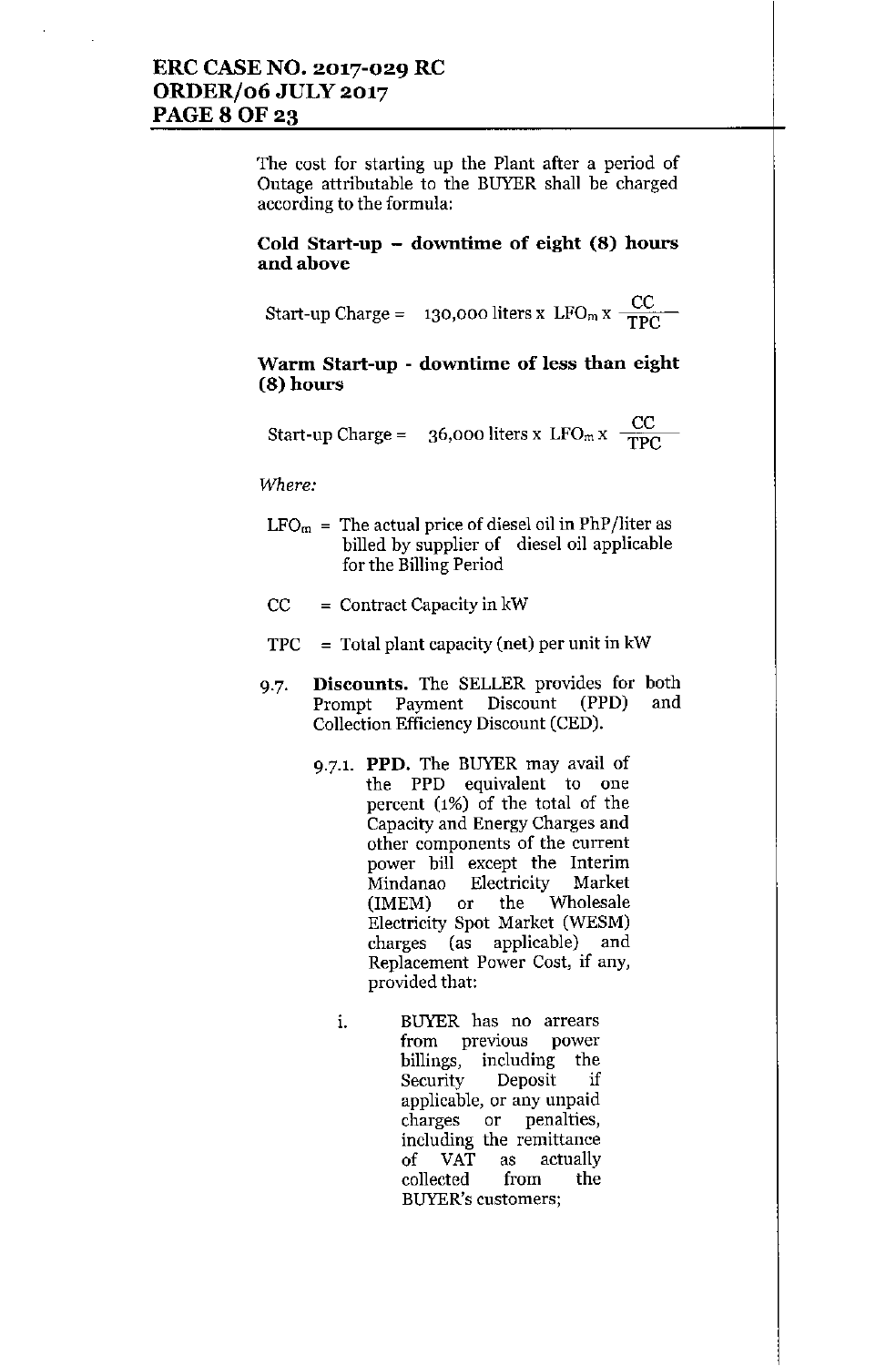# **ERC CASE NO. 2017-029 RC ORDERJ06 JULY 2017 PAGE90F23**

- ii. BUYER has forwarded to SELLER before the end of the first (1st) quarter of each year the following **documents it has received from its customers:**
	- a. For BUYER's **customers located \Vithin economic zones;**
	- i. BIR Form **Certificate Registration** of a **Business;** 2303 of
	- ii. When applicable PEZA or BOI **Certificate of Registration or Accreditation from an Export Organization;**
	- iii. When applicable -Certification of VAT **Exemption issued** by the PEZA, BO! or **other export organization;**
	- b. For BUYER's **customers outside economIC zones** with VAT-zero **rating or VATexempt incentives,** the relevant BIR **Certificates.**
- iii. BUYER pays the Capacity **and Energy Charges In** full for each Billing **Period on or before the** tenth (10<sup>th</sup>) day of the **calendar month following the current Billing** Period.
- iv. BUYER remits the VAT **as collected on or before** the twenty-fifth  $(25<sup>th</sup>)$  day of the calendar month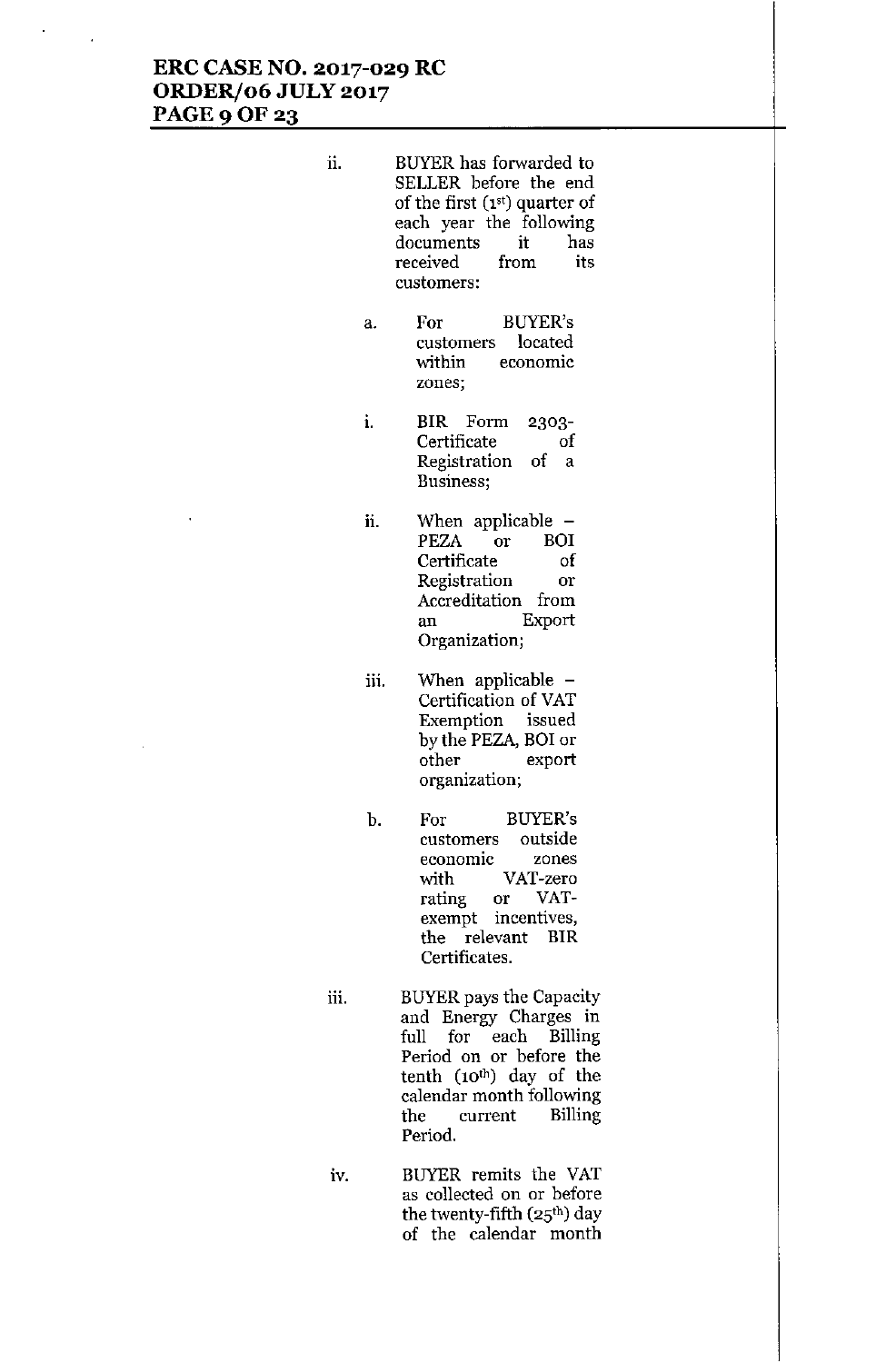# **ERC CASE NO. 2017-029 RC ORDERf06 JULY 2017** PAGE 10 OF 23

following the current Billing Period.

- v. BUYER submits all **necessary ErR Tax Certificates for all taxes** withheld as well as for all **zero-rated VAT endconsumers on or before** the twenty-fifth (25<sup>th</sup>) day of the calendar month following the current Billing Period as follows:
	- a. BIR 2306: **Certificate of Taxes** Withheld on **Government Sales;**
	- b. Certification/Sched ule of Allocated **Generation on Zero-**Rated VAT Sales;
	- c. Certification/Sched ule of Uncollected VAT on Delinquent **Accounts Sample Certification attached as Annex VII; and**
	- **d. Other documents as** may be required by **BrR in connection** with this Contract.
- 9.7.2. **CED.** The BUYER shall be entitled to the following CED:

| Collection<br><b>Efficiency Levels</b> | Discount,<br>PhP/kWh |
|----------------------------------------|----------------------|
| Below 65%                              | None                 |
| 66% to 75%                             | 0.05                 |
| 76% to 85%                             | 0.10                 |
| 86% to 95%                             | 0.15                 |
| 96% and above                          | 0.20                 |

In order for the BUYER to avail of the CED, it must comply with the following **conditions:**

**1. BUYER has no outstanding** obligations to SELLER from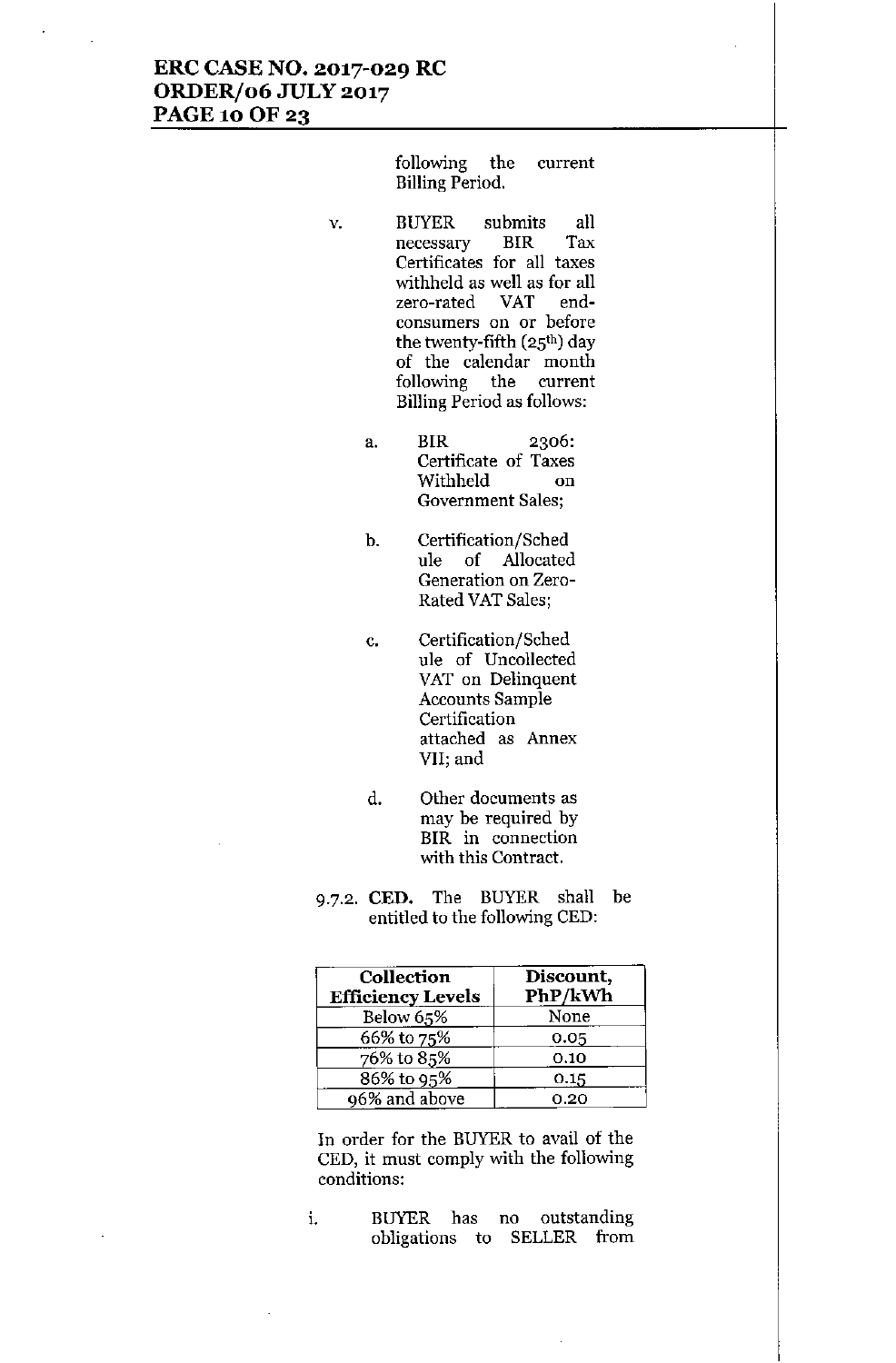**previous power bills including** Value Added Tax (VAT) as actually collected from the **BUYER's customers;**

- ii. The BUYER shall submit to the SELLER: 1) a duly accomplished CED Availment Form; 2) a copy of its Monthly Collection Efficiency Report signed by its **General Manager or Chief** Operating Officer; 3) zero (0) rated VAT certificates as updated monthly for end-users of the Buyer, if any; and, 4) Audited Financial Statements (AFS) stamped "received" by the BIR (to be submitted to the Seller within three (3) calendar days from receipt of BIR).
	- 9.7.3. In case the BUYER will have a **restructured account, the discounts under the Contract** shall not be granted during the **restructuring period.**
- 9.8. Outages. During the term of the PSC, Capacity Charges shall be applicable for every Billing **Period, except as otherwise provided in the** PSC. SELLER shall not be obligated to deliver **energy during the Annual Outage Allowance of:**
	- **1. For Scheduled Outage, seven** hundred twenty (720) cumulative **outage hours for each Contract** Year for the Plant.
	- **n. For Forced Outages, four** hundred thirty eight (438) **cumulative outage hours for each Contract Year for the Plant.**
	- **9.8.1. Major Maintenance Outage** Allowance. SELLER shall be **allowed an additional outage allowance of seven hundred** twenty (720) cumulative outage **hours for the purpose of Major Maintenance, which schedule** should be approved by the **System Operator, once every five** (5) years counted from the first **Major Maintenance of the Plant.** SELLER is not obligated to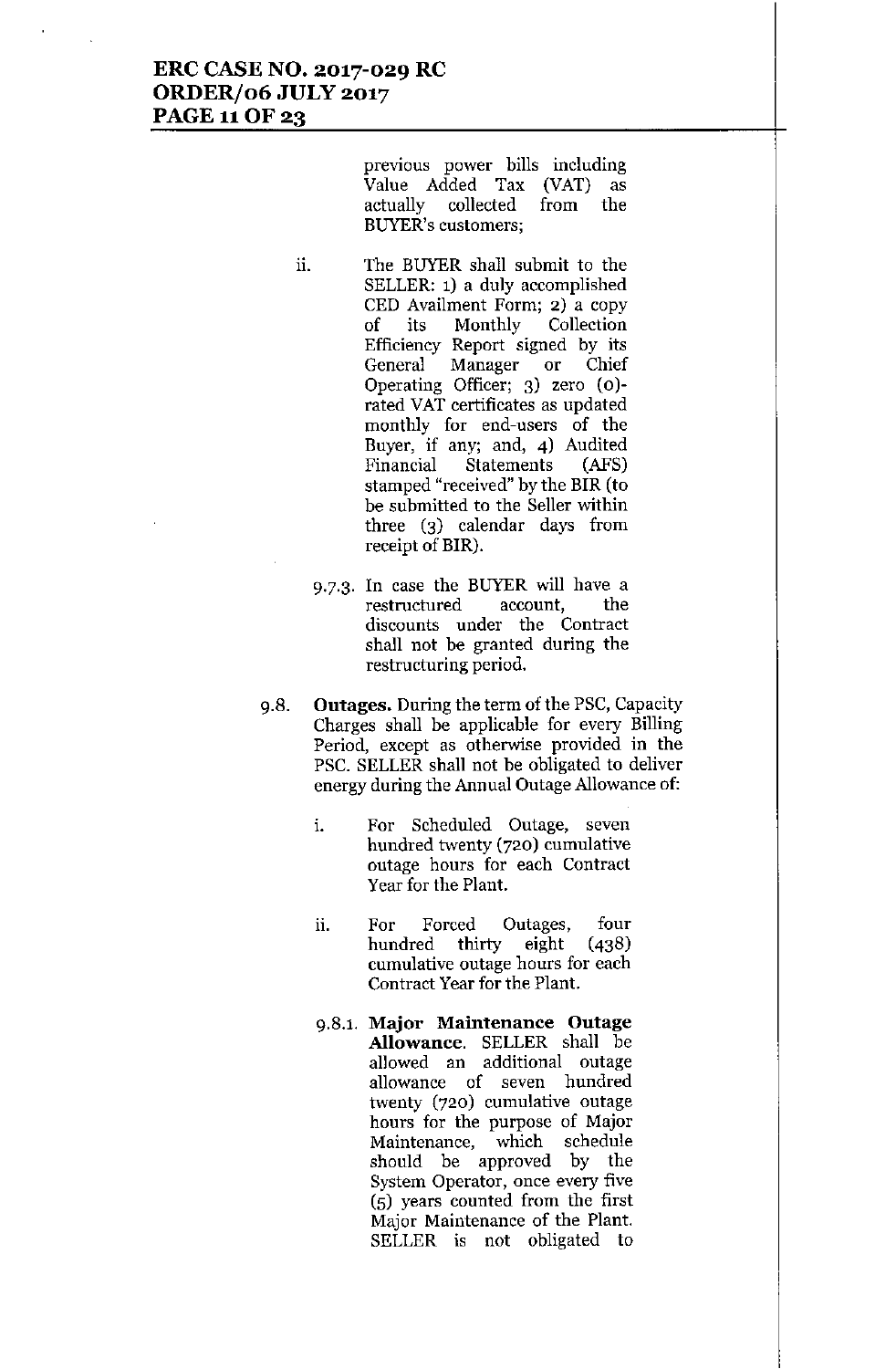## ERC CASE NO. 2017-029 RC ORDER/06 JULY 2017 PAGE 12 OF 23

deliver energy during Major Maintenance Outage within the allowance but Capacity Charges shall still apply.

- 9.8.2. During Outages within the Annual Outage Allowance or Major Maintenance Outage Allowance, the BUYER shall procure Replacement Power at its own cost. This notwithstanding, the SELLER may offer Replacement Power during Outages within Annual Outage Allowance or Major Maintenance Outage Allowance priced at Contract Charges.
- 9.8.3. For any Outage beyond the Annual Outage Allowance and Major Maintenance Outage Allowance, if applicable, SELLER shall provide Replacement Power at Contract Charges. If SELLER is unable to provide Replacement Power during this period, SELLER shall be liable for the actual cost of Replacement Power procured by BUYER, and SELLER shall timely pay the actual cost to the third party supplying the Replacement Power.
- 9.8-4. If both Parties are unable to procure Replacement Power during the Outages beyond the Annual Outage Allowance, and Major Maintenance Outage Allowance, if applicable, the Monthly Capacity Charges for the Billing Periods affected shall be adjusted in accordance with the following formula:

#### Adjusted Monthly Capacity Charges = Monthly Capacity Charges x [(Mhours - OH) / Mhours]

Where:

Mhours = number of hours in a Billing Period

 $OH = Actual$  Outage Hours beyond Allowance, and Major Maintenance OutageOutage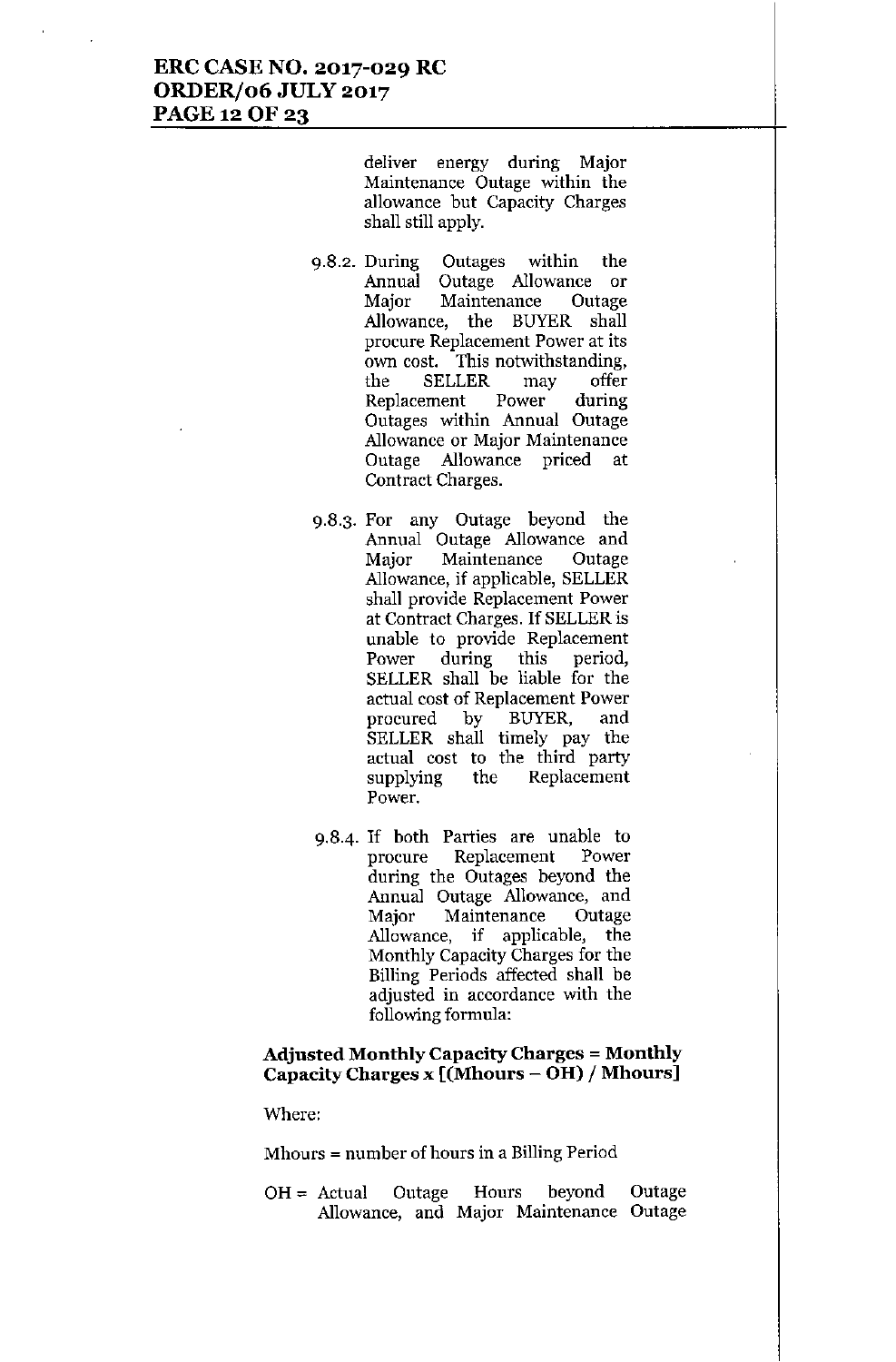Allowance if applicable, without provision of Replacement Power within the Billing Period

- 9.8.5. Unutilized Annual Outage Allowance or Major Maintenance Ontage Allowance shall not be carried forward to any subsequent Contract Year.
- 10. **Estimated Rate Impact.** The indicative rate impact on DLPC's overall generation rate with and without the supply from SMCPC after COD are as follows:

|                      | <b>Estimated Generation Charge<sup>1</sup></b><br>(Year 2017, PhP/kWh) |        |
|----------------------|------------------------------------------------------------------------|--------|
| <b>Without SMCPC</b> | <b>With SMCPC</b>                                                      | Impact |
| 4.1628               | 4.3990                                                                 | 0.2362 |

- 11, **Grid Connection.** Pursuant to the Honorable Commission's Decision dated 17 November 2014 in ERC Case No. 2014-060 RC', the National Grid Corporation of the Philippines (NGCP) was authorized to construct the 230 kV Malita-Matanao Transmission Line, which runs from Davao Occidental to Davao del Sur. Upon completion of the said Transmission Line, SMCPC will execute the necessary Service Agreement with NGCP and undertakes to submit the same to the Honorable Commission.
- 12. Sources of Funds. The total estimated Project Cost of the Power Plant is PhP30,823.62 Million. SMC Global Power Holdings Corporation, SMCPC's parent company, advanced a total amount of US\$300 Million to commence and allow the on-going construction of the said Power Plant. It was initially financed through one hundred percent (100%) equity since the funding thereof was undertaken by the said parent company without interest payments. SMCPC intends to undertake project financing with a target Debt to Equity ratio of 70%:30%.
- 13. Environmental Compliance Certificate (ECC). On 7 June 2013, the Department of Environment and Natural Resources (DENR) has issued ECC No. ECC-CO-1304-0010 in favor of SMCPC.
- 14. Board of Investments (BOI) Certificate. On 24 June 2013, the Power Plant Project was registered with the BOr which issued Certificate of Registration No. 2013-137.
- 15. Certificate of Compliance (COC). On 26 May 2016, SMCPC filed an Application for the Issuance of COC for Units

<sup>&</sup>lt;sup>1</sup> Assumptions: (i) SMCPC projected to enter in 2017; (ii) Power Cost used is based on ERC approved rate per supplier; (iii) SMCPC will cater to the forecasted demand growth and shortfall of PSALM in 2017 and thereafter; and (iv) SMCPC load factor at 90%.

<sup>&</sup>lt;sup>2</sup> In the Matter of the Application for Approval of the Malita-Matanao 230 kV Transmission Project, with Prayer for the Issuance of a Provisional Authority, NGCP - Applicant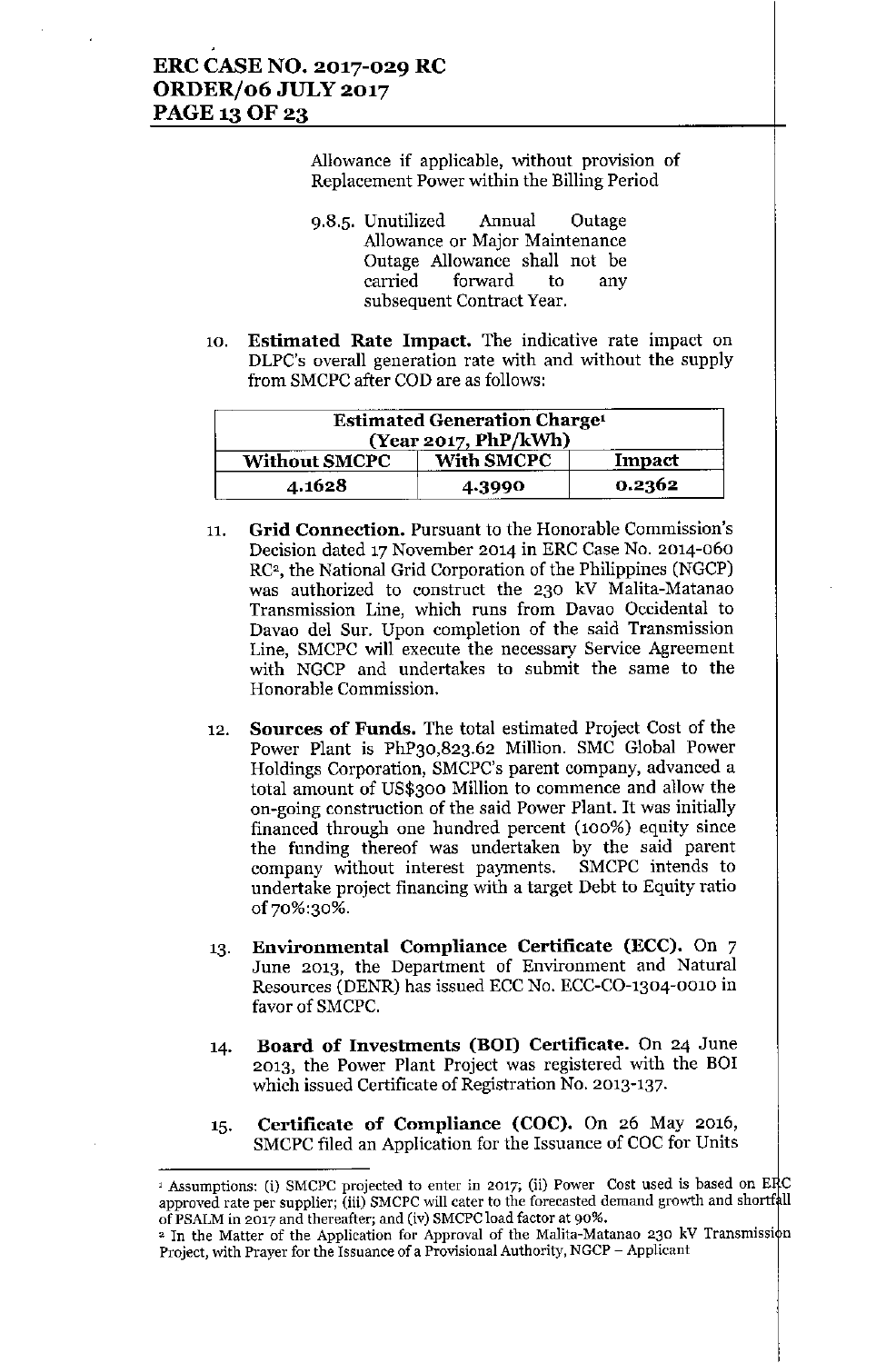**1 and 2 of its Malita Plant. Relative thereto, on 28 October 2016, the Honorable Commission has issued a Provisional** Authority to Operate (PAD) Unit 1 SMCPC's ("Malita Plant") valid from 5 October 2016 to 4 April 2017.

- 16. **Further, SMCPC's Power Plant is considered as a committed project, and is in the process of securing a certification from** the Department of Energy (DOE) that the same is consistent with the Power Development Plan (PDP). It undertakes to **submit** the **certification** as **soon** as the **same becomes** available.
- 17. Copies of the following documents **and/or information are** attached to the Joint Application **as annexes and made** integral parts hereof:

| <b>Annex</b>                | Documents/Information                                                                                      |  |  |  |
|-----------------------------|------------------------------------------------------------------------------------------------------------|--|--|--|
| "A"                         | SMCPC's Articles of Incorporation                                                                          |  |  |  |
| $\overline{B''}$            | Write-up on SMCPC's Shareholders' Agreement                                                                |  |  |  |
| $\overline{C''}$            | SMCPC's Certificate of Registration issued by the Securities<br>and Exchange Commission (SEC)              |  |  |  |
| "D"                         | <b>SMCPC's Latest General Information Sheet (GIS)</b>                                                      |  |  |  |
| $\overline{``E"'}$          | its<br>Corporate Structure of SMC Global Power and<br>Subsidiaries                                         |  |  |  |
| ``F"                        | SMCPC's Certificate of Registration with the BOI                                                           |  |  |  |
| ``G"                        | ECC issued by the DENR to the Circulating Fluidized Bed<br>Coal-Fired Thermal Power Plant Project of SMCPC |  |  |  |
| $\mathbf{H}^{\prime\prime}$ | Certificate of Compliance (COC) Application                                                                |  |  |  |

| $\overline{r}$    | Memorandum of Agreement between SMCPC and DOE that          |
|-------------------|-------------------------------------------------------------|
|                   | signifies our participation in the Philippine Development   |
|                   | Plan (PDP)                                                  |
| ``J"              | PSC dated 28 November 2016 entered into by and between      |
|                   | DLPC and SMCPC                                              |
| $\overline{K}$ "  | Executive Summary of the DLPC and SMCPC Joint               |
|                   | Application                                                 |
|                   |                                                             |
| $\overline{``L"}$ | San Miguel Consolidated Power Corporation (SMCPC) and       |
|                   | National Grid Corporation of the Philippines ("NGCP")       |
|                   | Malita Interconnection Plan Layout                          |
|                   |                                                             |
| "M"               | SMCPC Point-to-Point Application in Malita, Davao del Sur   |
|                   | to the 230 KV Malita-Matanao Transmission Line of the       |
|                   | <b>NGCP</b>                                                 |
| $\overline{N}$    | Connection Agreement Between NGCP and SMCPC                 |
| "O and            | Details of the Power Rate Calculations and Financial Model  |
| Series"           | (Confidential)                                              |
| $\mathbf{p}$      | Details of the Fuel Procurement Process                     |
| $"P-1"$           | Explanation on the Fuel Supply Agreement (Confidential)     |
| $\overline{N}$    | Relevant technical and economic characteristics of the      |
|                   | generation capacity, installed capacity, mode of operation, |
|                   | and dependable capacity                                     |
| $R^*$             | Details of the interconnection facility of the SMCPC Power  |
|                   | Plant                                                       |
| "S and            | SMCPC's latest Audited Financial Statements (AFS), Balance  |
|                   |                                                             |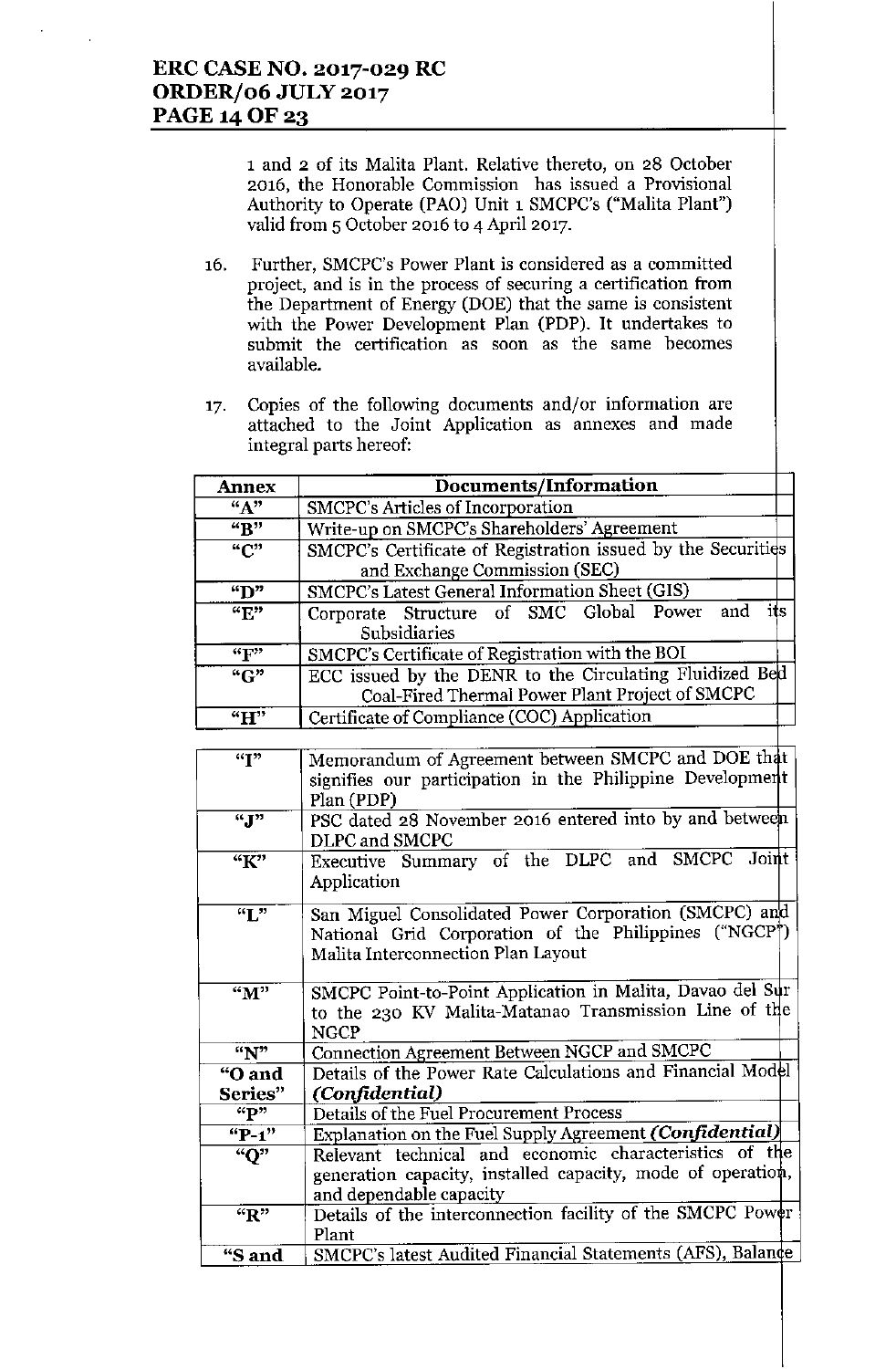# **ERC CASE NO. 2017-029 RC** *ORDERJ06* **JULY 2017** PAGE 15 OF 23

 $\bar{\phantom{a}}$ 

| Series"                     | Sheet, Income Statement, and Statement of Cash Flows            |
|-----------------------------|-----------------------------------------------------------------|
|                             | Bank Certification of Long-term Loans, including Schedule of    |
|                             | Original Loan (principal amount, interest payable and term      |
|                             | of the loan) and Updated Balances (principal amount,            |
|                             | interest payable and penalties, if any and remaining term of    |
|                             | the loan)                                                       |
|                             | Certification from the engine manufacturer or SMCPC of the      |
|                             | net heat rate in liters per kWh                                 |
|                             | Simulation on the number of operating units necessary to        |
|                             | MEOT and/or additional<br>energy/demand<br>meet the             |
|                             | requirements of DLPC                                            |
|                             | Potential Cost (absolute amounts and PhP/kWh) of Ancillary      |
|                             | Services as and when SMCPC or DLPC is connected to the          |
|                             | main grid                                                       |
| $\mathbf{H}^{\prime\prime}$ | DLPC's Amended Articles of Incorporation                        |
|                             |                                                                 |
| "U"                         | DLPC's General Information Sheet (GIS)                          |
| $\overline{\mathbf{w}}$     | PSALM's Certification dated 22 December 2016                    |
| W                           | DLPC's Historical and Forecasted Supply and Demand              |
|                             | Scenario                                                        |
| $\overline{\mathbf{X}^*}$   | 1st Invitation to Submit Proposal for the Supply of Power       |
|                             | published on 11 January 2016                                    |
| $\overline{``Y''}$          | 2nd Invitation to Submit Proposal for the Supply of Power       |
|                             | published on 20 January 2016                                    |
| $\overline{\mathbf{Z}^n}$   | SMCPC letter dated 14 January 2016 with Subject: Letter of      |
|                             | Intent to Submit Offer, with attachments                        |
| $"Z-1"$                     | SMCPC letter dated 25 January 2016 with Subject: Letter of      |
|                             | Intent to Submit Offer, with attachments                        |
| $A^{\prime\prime}$          | DLPC BAC Letter Re: The Supply to Davao Light and Power         |
|                             | Company, Inc. of 30 MW up to 80 MW of Power (Base load)         |
|                             | to Rodger S. Velasco dated 19 January 2016 with attached        |
|                             | <b>BAC Minutes of Meeting</b>                                   |
| "AA-1"                      | DLPC BAC Letter Re: The Supply to Davao Light and Power         |
|                             | Company, Inc. of 30 MW up to 80 MW of Power (Base load)         |
|                             | to Rodger S. Velasco dated 28 January 2016 with attached        |
|                             | <b>BAC Minutes of Meeting</b>                                   |
| $"AA-2"$                    | The DLPC Letter with Subject Re: Request to Negotiate a         |
|                             | Power Supply Agreement to SMC Global Power Holdings             |
|                             | Corporation for SMCPC dated 29 January 2016                     |
| "BB"                        | Write-up on the Competitive Selection Process Conducted by      |
|                             | DLPC                                                            |
| "CC"                        | Secretary's Certificate re Board Resolution on DLPC's BAC       |
|                             | <b>Evaluation Reports</b>                                       |
| " $DD"$                     | Secretary's Certificate re Board Resolution on the authority of |
|                             | DLPC to enter into a supply agreement with SMCPC and            |
|                             | DLPC's authorized signatory                                     |
| "EE"                        | Rate Impact Analysis                                            |
| "FF"                        | Summary of DLPC's Distribution Development Plan (DDP)           |
| "GG"                        | Demand Side Management (DSM) Programs of DLPC                   |
| "HH and                     | Proof of Service to the Sanggunians within the franchise area   |
| Series"                     | of DLPC and Sangguniang Panlungsod of Mandaluyong City,         |
|                             | of copies of the Joint Application (including annexes)          |
| "II and                     | Affidavit of Publication and complete issue of the newspapers   |
| series"                     | where the Joint Application was published                       |
| $\overline{``JJ"}$          | Judicial Affidavit of Mr. Reynold B. Felix of DLPC              |
|                             |                                                                 |

Ł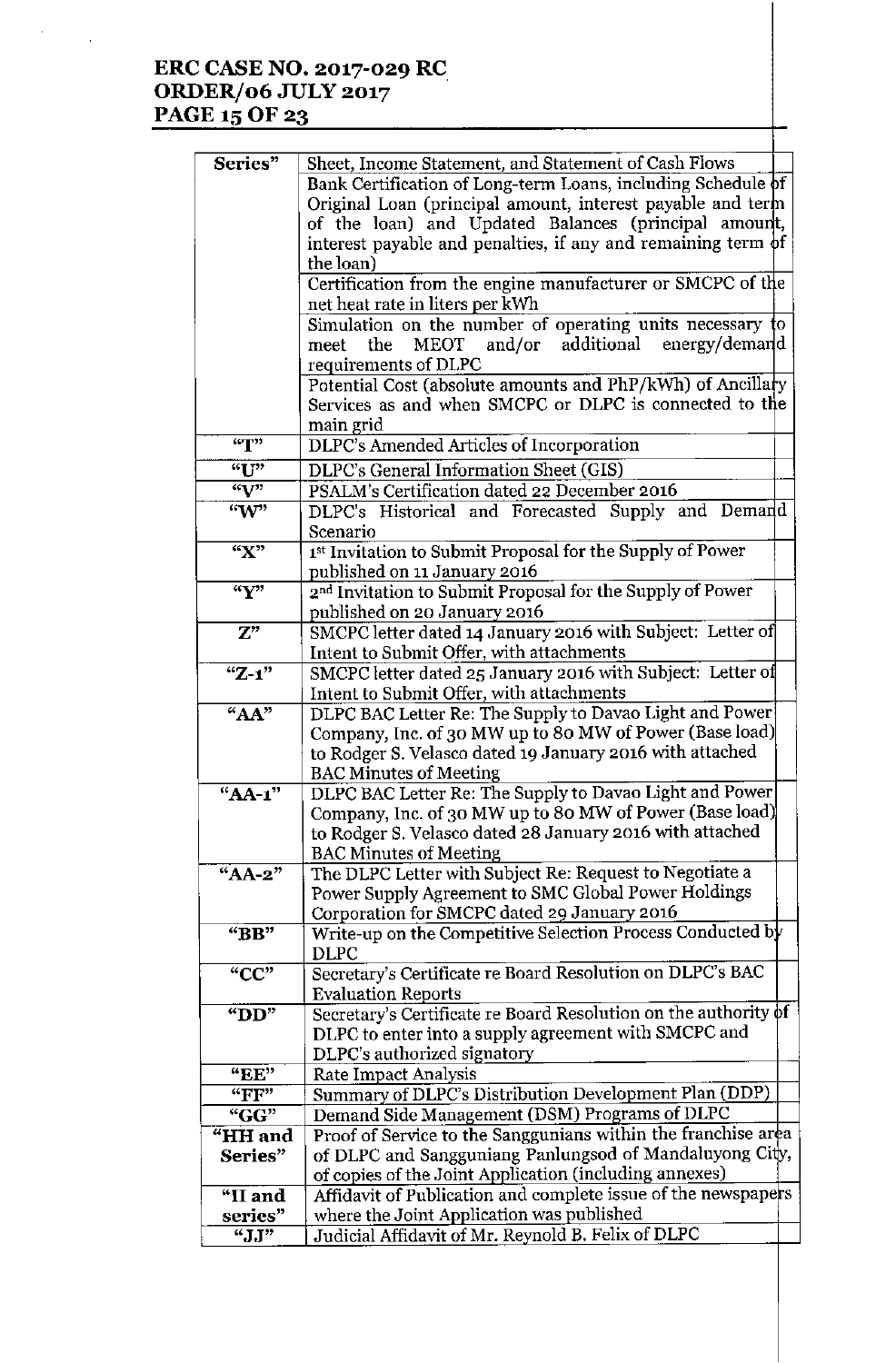# ERC CASE NO. 2017-029 RC ORDER/06 JULY 2017 PAGE 16 OF 23

| "KK" | Judicial Affidavit of Mr. Alberto B. Reyes, III in support of |  |
|------|---------------------------------------------------------------|--|
|      | the Prayer for the Issuance of Provisional Authority          |  |
|      |                                                               |  |

18. The PSC was executed to serve the power/energy requirements of DLPC's customers.

## Allegations in Support of the Motion for Provisional **Authority**

- 19. SMCPC and DLPC replead the foregoing allegations in support of their prayer for the immediate issuance of provisional authority, anchored on the following grounds:
	- a. The testing and commissioning power to be generated by SMCPC during its Plant's precommercial operations may readily be used by DLPC when it needs to augment its power supply requirements.
	- b. The purchase of the testing and commissioning power from SMCPC will further redound to the benefit of DLPC as it is only subject to the payment of Energy Fees, which is lower than the Commission-approved National Power Corporation - Time-of-Use (NPC-TOU) rates for the Mindanao Region.
	- c. At the same time, this will allow SMCPC to partially recover its investments since SMC Global Power Holdings Corporation, SMCPC's parent company, has advanced a total amount of US\$300 Million to commence and allow the construction of said Power Plant.
	- d. To be able to augment the supply requirements of DLPC by providing 60 MW of contracted capacity and to timely recover the cost of such supply, there is a necessity for the immediate and provisional approval of the Joint Application in order for DLPC to deliver the much needed power to its customers.
- 20. It bears stressing that pursuant to Rule 14, Section 3 of the Honorable Commission's Rules of Practice and Procedure, the Honorable Commission may issue a provisional authority pending approval of the Joint Application, to wit:

*"Section* 3. *Action* on *the Motion. - Motions for provisional authority or interim relief may be acted upon with or without hearing. The Commission shall act on the motion on the basis* of *the allegations* of *the application or petition and supporting* documents *and other evidences that applicant* or *petitioner has*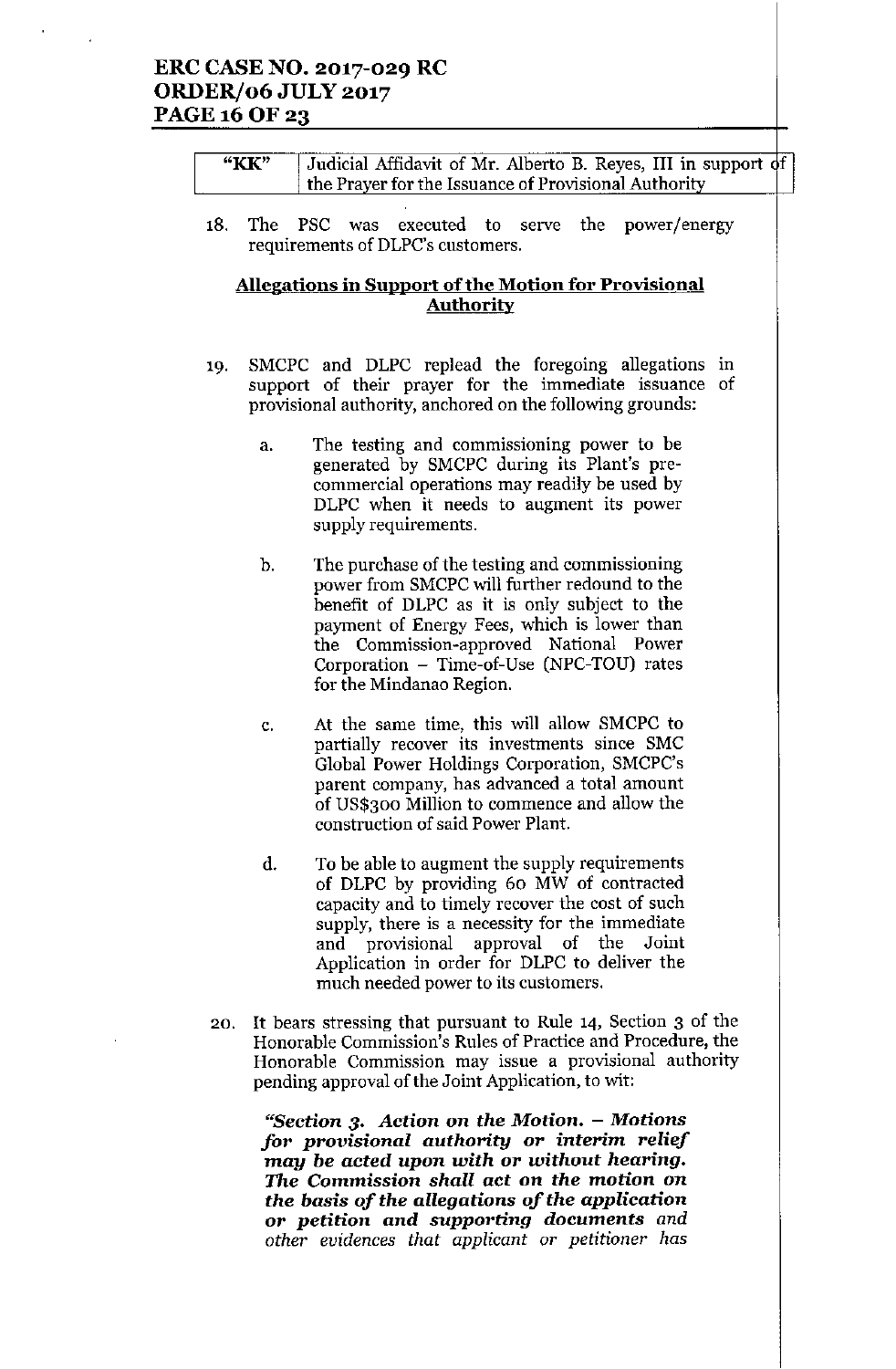*submitted and the comments* or *opposition filed by any interested person, if there be any."* (Emphasis provided.)

#### Allegations in Support of the Confidential Treatment of Annexes "0 and Series", and "P-l"

- 21. Section 1, Rule 4, of the Honorable Commission's Rules of Practice and Procedure provides that a party to any proceeding before the Commission may request that information about that party in the Commission's possession not be disclosed.
- 22. In line with this, SMCPC prays for the confidential treatment of the information contained in the following annexes, and not disclosed except to the officers and staff of the Honorable Commission:

| <b>Annex</b> | Documents and/or Information               |
|--------------|--------------------------------------------|
| "O and       | Details of the Power Rate Calculations and |
| Series"      | Financial Model (Confidential)             |
| $"P-1"$      | Explanation on the Fuel Supply Agreement   |
|              | (Confidential)                             |

23. Annexes "0 and Series" and "P-l" contain the details of SMCPC's power rate calculations and financial model, as well as the manner by which these were derived. These information are proprietary in nature and should be protected as trade secrets as contemplated by law and jurisprudence. In the case of *Air Philippines Corporation us. Pennswell, Inc.3,* the Supreme Court defined a trade secret, as follows:

"A trade secret may consist of any formula, pattern, device, or compilation of information that:  $(1)$  is used in one's business; and (2) gives the employer an opportunity to obtain an advantage over competitors who do not possess the information. Generally, a trade secret is a process or device intended for continuous use in the operation of the business, for example, a machine or formula, but can be a price list or catalogue or specialized customer list. It is indubitable that trade secrets constitute proprietary rights. The inventor, discoverer, or possessor of a trade secret or similar innovation has rights therein which may be treated as property, and ordinarily an injunction will be granted to prevent the disclosure of the trade secret by one who obtained the information "in confidence" or through a "confidential relationship". American jurisprudence has utilized the following factors to determine if an information is a trade secret, to wit:

<sup>3</sup> G.R. No. 172835, December 13, 2007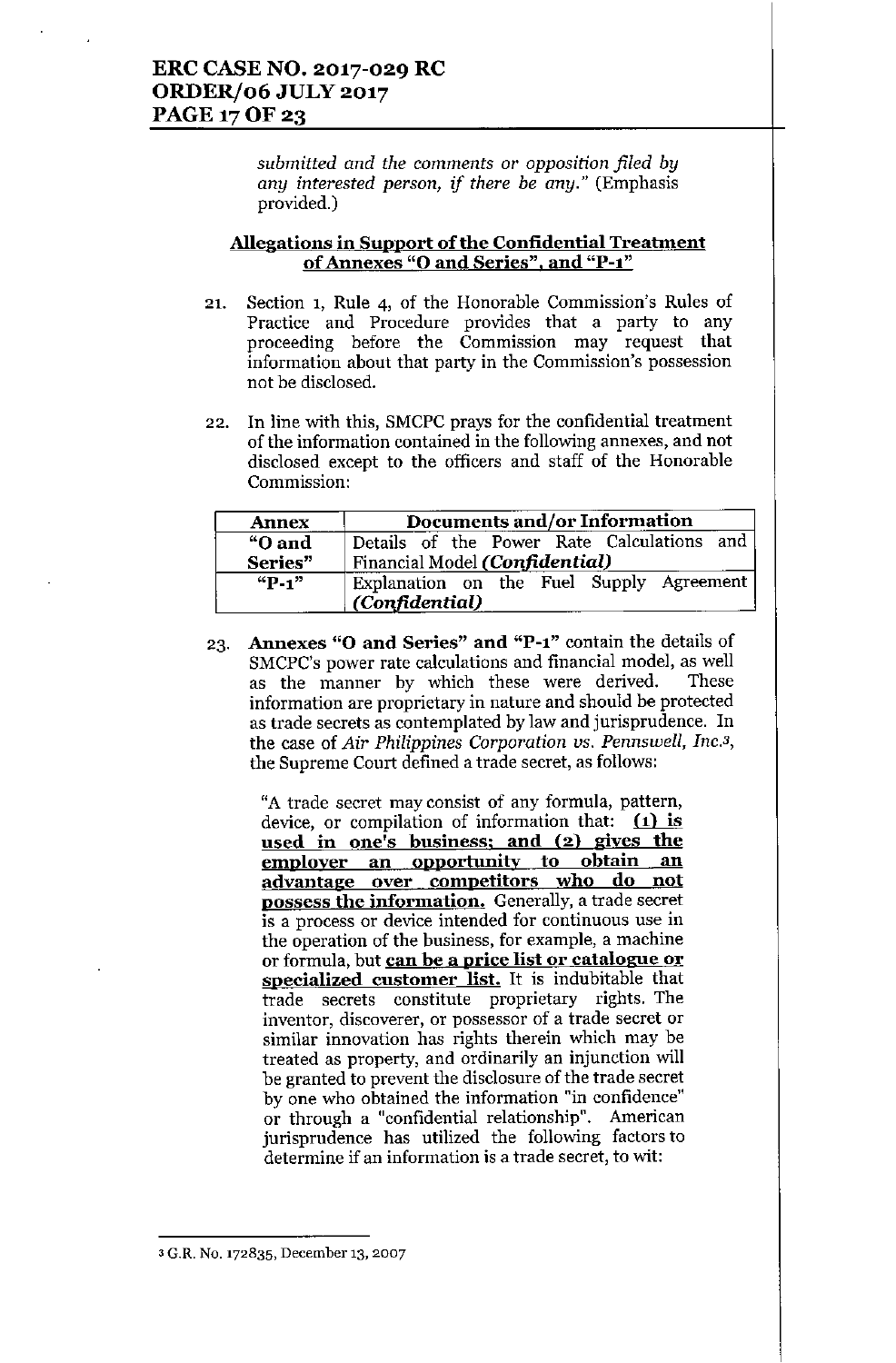# ERC CASE NO. 2017-029 RC ORDER/06 JULY 2017 PAGE 18 OF 23

- (1) the extent to which the information is known outside of the employer's business;
- (2) the extent to which the information is known by employees and others involved in the business;
- (3) the extent of measures taken by the employer to guard the secrecy of the information;
- (4) the value of the information to the employer and to competitors;
- (5) the amount of effort or money expended by the company in developing the information; and
- (6) the extent to which the information could be easily or readily obtained through an independent source," *(citations omitted, emphasis supplied)*
- 24. The interest of the consuming public is sufficiently protected by the review and evalnation of the rates under the PSC by the Honorable Commission, without the need to disclose the contents of Annex "0 and Series" and "P-l". The reasonableness and transparency of the prices of electricity is to be assured by the Honorable Commission through its own review and verification of SMCPC's operating costs and expenses.
- 25. More importantly, SMCPC's competitors, should they obtain the information in Annex "O and Series" and "P-1", will gain undue advantage thereon and have the opportunity to use the same in their operations. The negotiating power of SMCPC with parties it plans to contract with or who it is currently doing business with, will clearly be thwarted if it is compelled to disclose such information.
- 26. Accordingly, one (1) copy each of Annexes "0 and Series" and "P- $1$ ", are placed in a sealed envelope, with the said envelope and each page of the documents and/or information stamped with the word *"Confidential".*

#### PRAYER

WHEREFORE, the foregoing premises considered, applicants Davao Light and Power Company, Inc. (DLPC) and San Miguel Consolidated Power Corporation (SMCPC) most respectfully pray that the Honorable Commission:

1. ISSUE an Order treating Annexes "O and Series" and "P-1", and all the information contained therein as confidential,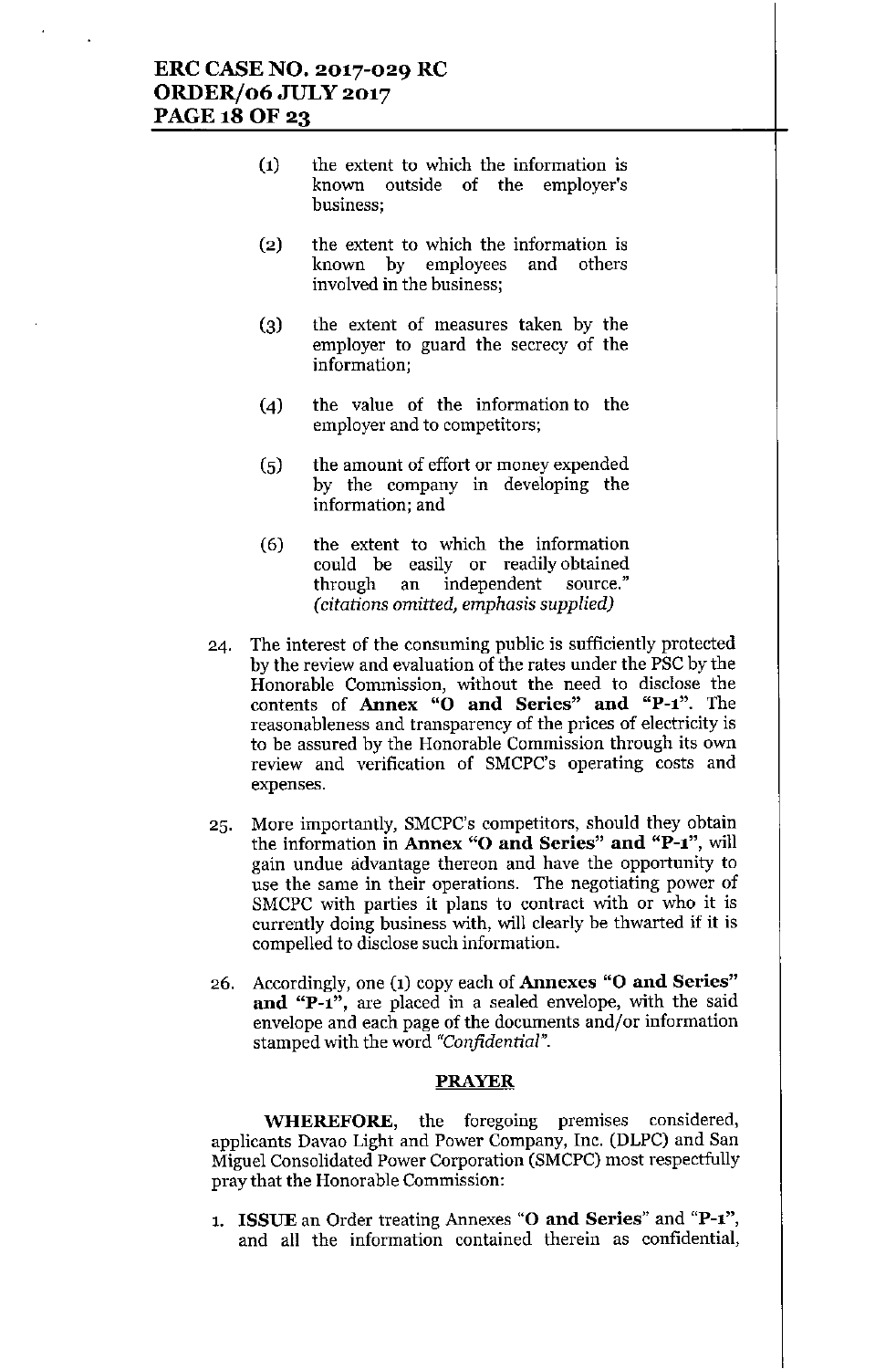**directing their non-disclosure to persons other than the officers and staff of the Honorable Commission, continuously protecting the said information from public disclosure by maintaining the same separate and apart from the records of the case, and ensuring that these are not divulged to unauthorized persons, pursuant to Rule 4 of its Rules of Practice and Procedure;**

- **2. Pending the hearing and final resolution of the Joint** Application, **ISSUE** an Order provisionally approving the Power Supply Contract (PSC), including all the rates, fees, charges and **tariff adjustment mechanisms set out therein, as well as the sale and purchase of testing and commissioning power during the pre-commercial operations period at the rates provided in the** PSC, and authorizing DLPC to charge and collect the **provisionally approved rates to its customers reckoned from the** start of supply from SMCPC;
- **3. After hearing and trial on the merits, ISSUE a Decision** approving the Joint Application and the PSC between DLPC and **SMCPC, including all the rates, fees, charge's and tariff adjustment mechanisms set out therein at the rates provided in** the PSC, and authorizing DLPC to charge and collect the fees **therein from its customers reckoned from the start of supply by** SMCPC to DLPC.

**Other reliefs just and equitable under the premises are, likewise, prayed for.**

Finding the said instant *Joint Application* sufficient i substance with the required fees having been paid, the same is hereby set for determination of compliance with the jurisdictional requirements, expository presentation, Pre-trial Conference, an presentation of evidence on **19 September 2017 (Tuesday) at te o'clock in the morning (10:00 A.M.), at the Commission' Mindanao Field Office Mintrade Bldg., Monteverde Av . cor. Sales St., Davao City.**

Accordingly, DLPC and SMCPC are hereby directed to:

- 1) Cause the publication of the attached Notice of Public Hearing in two (2) newspapers of nationwide circulation i the Philippines at their own expense, twice  $(2x)$  within two  $(2)$  successive weeks, the dates of publication not being less than seven  $(7)$  days apart and the date of the last publication to be made not later than ten (10) days befo the date of the scheduled initial hearing;
- 2) Furnish the Offices of the Provincial Governor, the City and Municipal Mayors, and the Local Government Unit (LGU) legislative bodies within the affected franchise area wit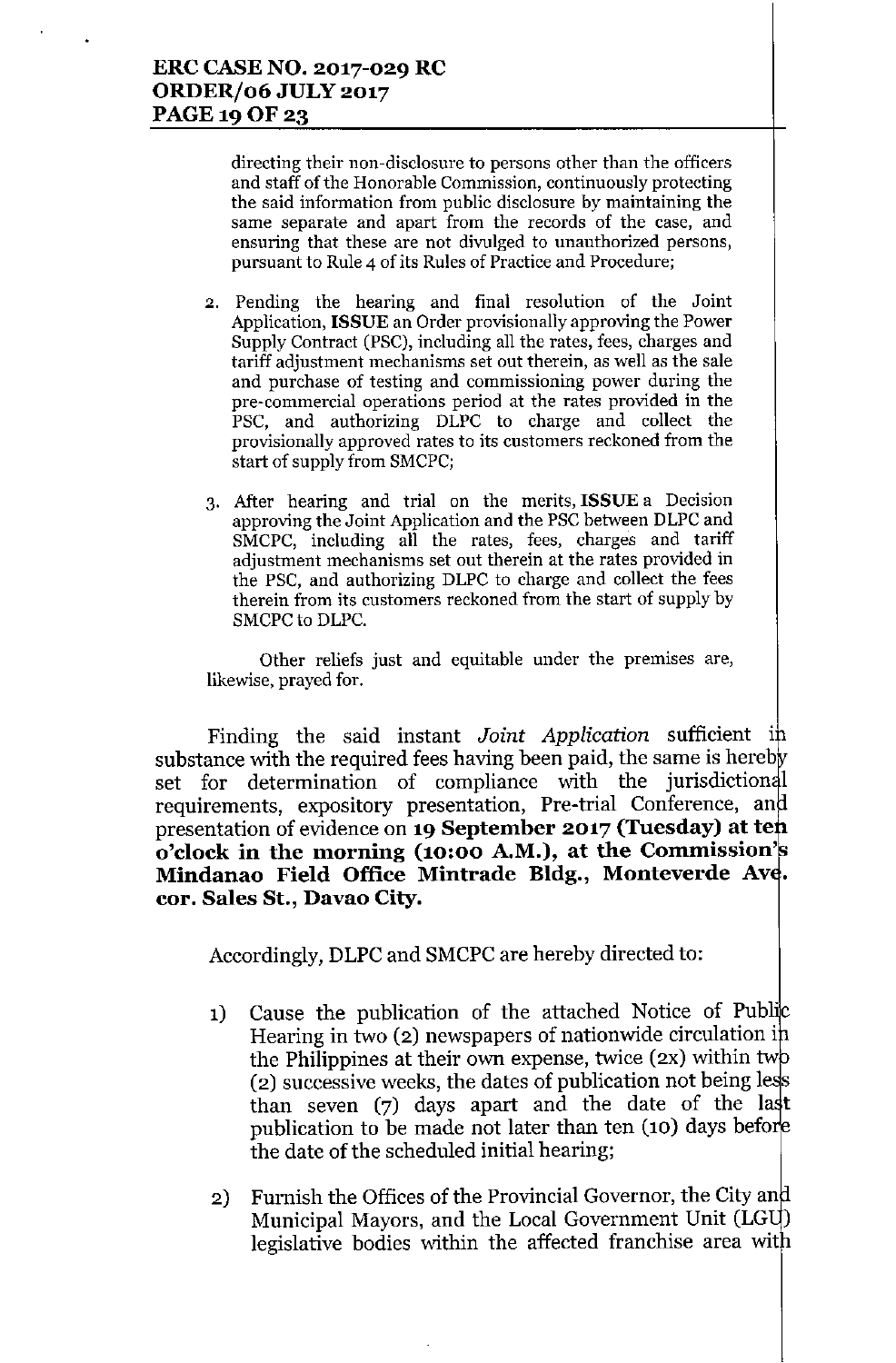copies of this Order and the attached Notice of Public Hearing for the appropriate posting thereof on their respective bulletin boards;

- 3) Inform the consumers within the affected franchise area of the filing of the *Joint Application,* its reasons therefor, an of the scheduled hearing thereon, by any other means available and appropriate;
- 4) Furnish the Office of the Solicitor General (OSG), th Commission on Audit (COA), and the Committees on Energy of both Houses of Congress with copies of the *Joint* Application, and this Order and the attached Notice of Public Hearing. They are hereby requested, if they s desire to send their duly authorized representatives at th scheduled hearing; and
- 5) Furnish all those making requests with copies of the *Joint* Application and its attachments, subject to reimbursement of reasonable photocopying costs.

On the date of the initial hearing, Applicants must submit to th Commission their written compliance with the aforementione jurisdictional requirements attaching therewith, methodicall arranged and duly marked the following:

- 1) The evidence of publication of the attached Notice of Public Hearing consisting of affidavits of the Editors or Business Managers of the newspapers where the said Notice of Public Hearing was published, and the complete issues  $\phi$ f the said newspapers;
- 2) The evidence of actual posting of this Order and the attached Notice of Public Hearing consisting of attached Notice of Public Hearing consisting of certifications issued to that effect, signed by the aforementioned Governor, Mayors, and LGU legislative bodies or their duly authorized representatives, bearing the seals of their offices;
- 3) The evidence of the means employed by Applicants to inform the consumers within the affected franchise area  $\phi$ f the filing of the *Joint Application,* its reasons therefor, an of the scheduled hearing thereon;
- 4) The evidence of receipt of copies of the *Joint Applicatio ,* and this Order and the attached Notice of Public Heari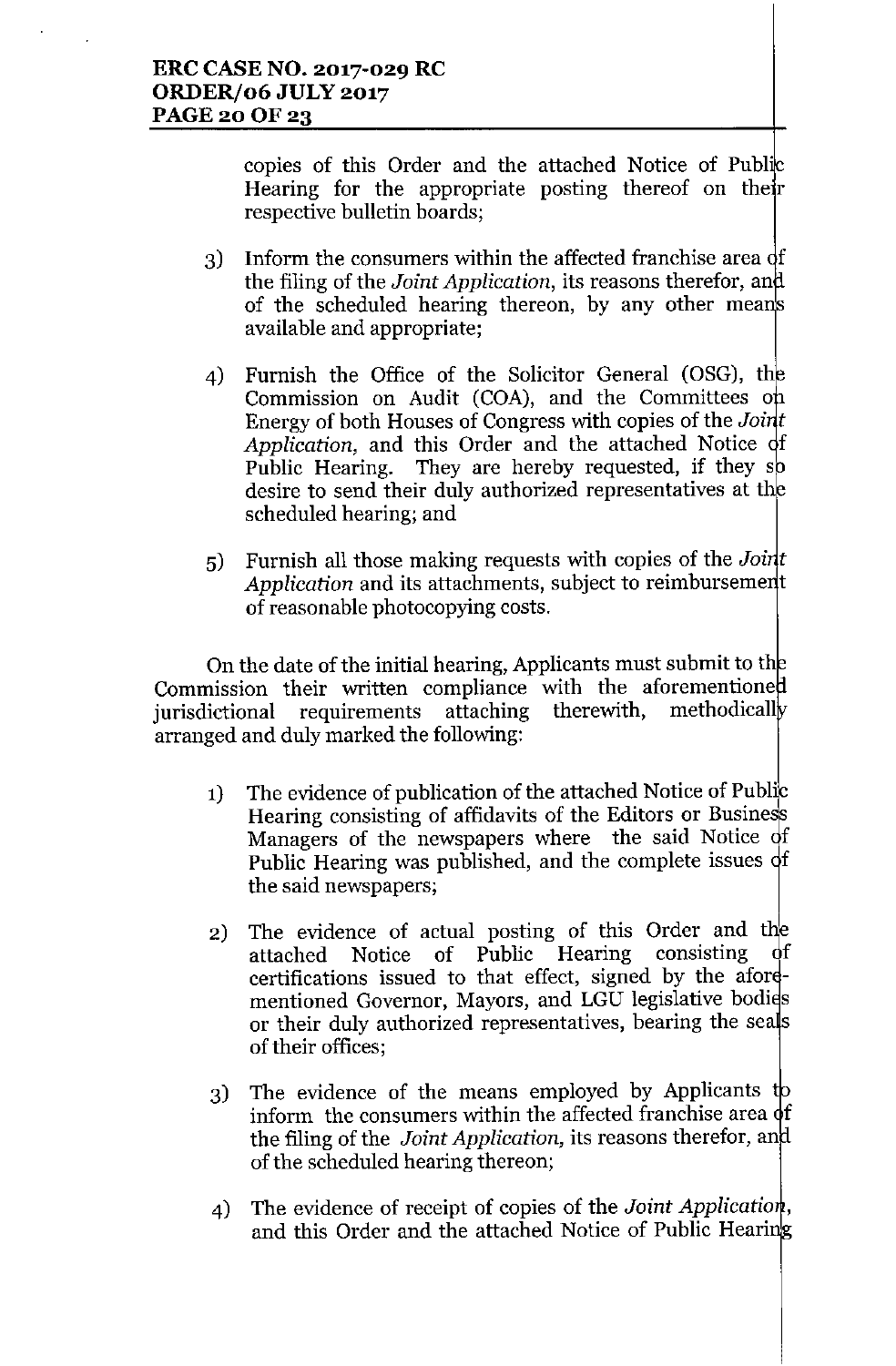by the Office of the Solicitor General (OSG), t Commission on Audit (COA), and the Committees on Energy of both Houses of Congress;

- 5) The evidence of receipt of copies of the *Joint Applicatio* and its attachments by all those making requests therefor, if any; and
- 6) Such other proof of compliance with the requirements  $\phi$ f the Commission.

Applicants and all interested parties are also required to submit, at least five  $(5)$  days before the date of initial hearing and Pre-Trial Conference, their respective Pre-Trial Briefs containing, amon others:

- 1) A summary of admitted facts and proposed stipulation of facts;
- 2) The issues to be tried or resolved;
- 3) The documents or exhibits to be presented, stating th purposes and proposed markings therefor; and
- 4) The number and names of the witnesses, with their writte testimonies in a Judicial Affidavit form attached to the Pretrial Brief.

Failure of Applicants to submit the required Pre-Trial Brief an Judicial Affidavits of their witnesses within the prescribed perio shall be a ground for cancellation of the scheduled hearing, and t resetting of which shall be six (6) months from the said date of cancellation.

DLPC and SMCPC must also be prepared to make an expositorly presentation of the instant *Joint Application*, aided by whatever communication medium that they may deem appropriate for the purpose, in order to put in plain words and explain, for the benefit of the consumers and other concerned parties, what the *Joint* Application is all about and the reasons and justifications being cited in support thereof.

# SO ORDERED.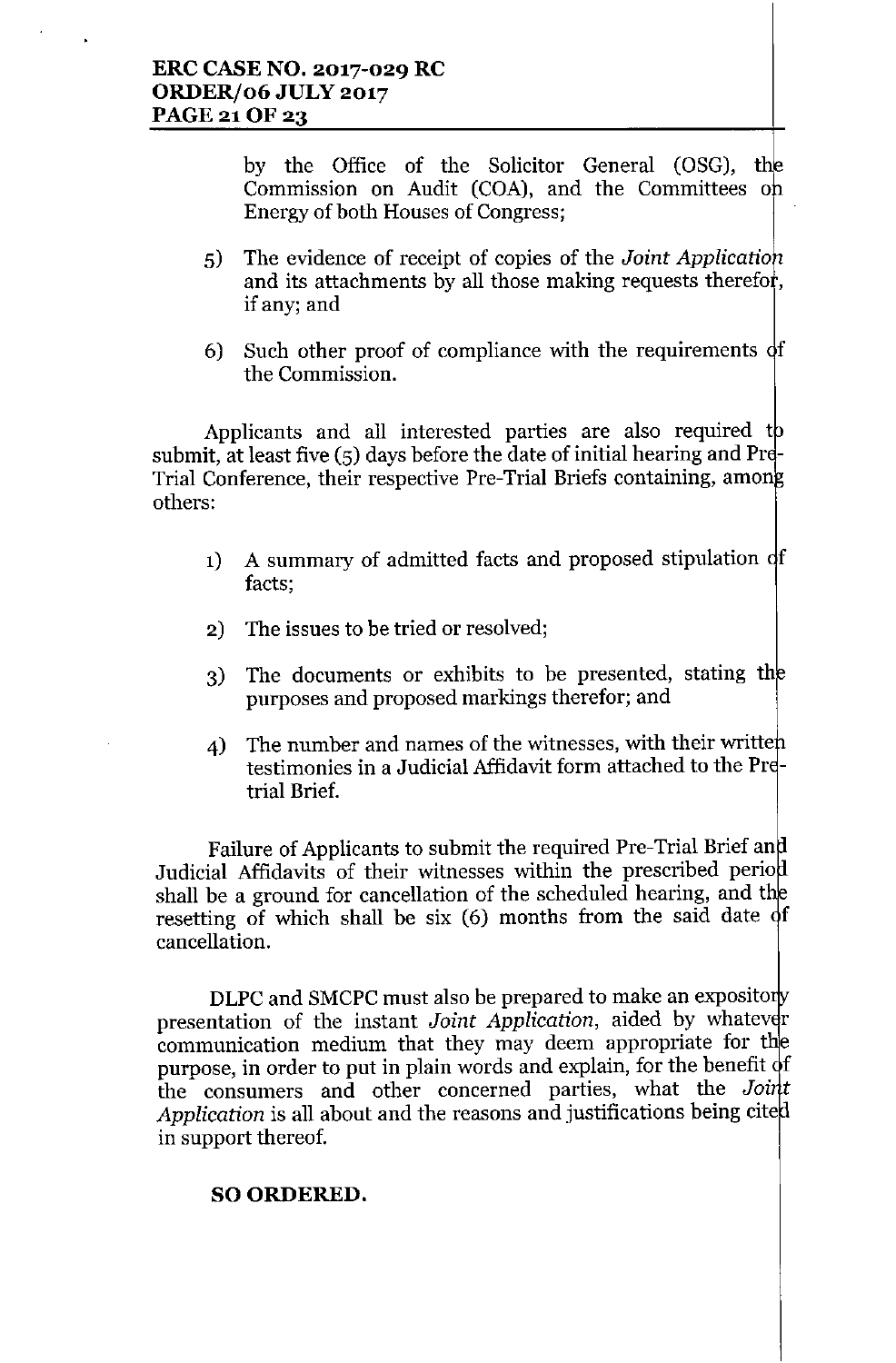## ERC CASE NO. 2017-029 RC ORDER/06 JULY 2017 PAGE 22 OF 23

Pasig City, 06 July 2017.

FORAND BY AUTHORITY OF THE⁄COMMISSION: ALFRÉDO J. NON *Ojficer-in-Gharge of ERG*

LS: LAH/LSP/APV

Copy Furnished:

- 1. Attys. Katrina M. Platon, Paul B. Sorino, Lew Carlo C. Lopez, and Ma. Margarita S. Lim *Counselfor Applicant DLPC* 16th Floor, NAC Tower 32<sup>nd</sup> Street, Bonifacio Global, Taguig City
- 2. Attys. Jupiter M. Cabaguio, Avelino G. Cedo III, and Beatriz Irina Denise C. Alazas *Counseljor Applicant SMCPC* 23rd Floor, San Miguel Properties Centre NO.7 St. Francis Street, Mandaluyong City
- 3. Davao Light and Power Company, Inc. (DLPC) *Applicant* C. Sangoy Sr. St., Davao City
- 4. San Miguel Consolidated Power Corporation (SMCPC) *Applicant* No. 40 San Miguel Avenue, Mandaluyong City
- 5. Office of the Solicitor General 134 Amorsolo Street, Legaspi Village Makati City, Metro Manila
- 6. Commission on Audit Commonwealth Avenue, Quezon City, Metro Manila
- 7. Senate Committee on Energy GSIS Building, Roxas Boulevard Pasay City, Metro Manila
- 8. House Committee on Energy Batasan Hills Quezon City, Metro Manila
- 9. President Philippine Chamber of Commerce and Industry (PCCI) McKinley Hill, Fort Bonifacio Taguig
- 10. Office of the Provincial Governor Province of Davao del Norte
- 11. Office of the Local Government Legislative Body Province of Davao del Norte
- 12. Office of the City Mayor Davao City